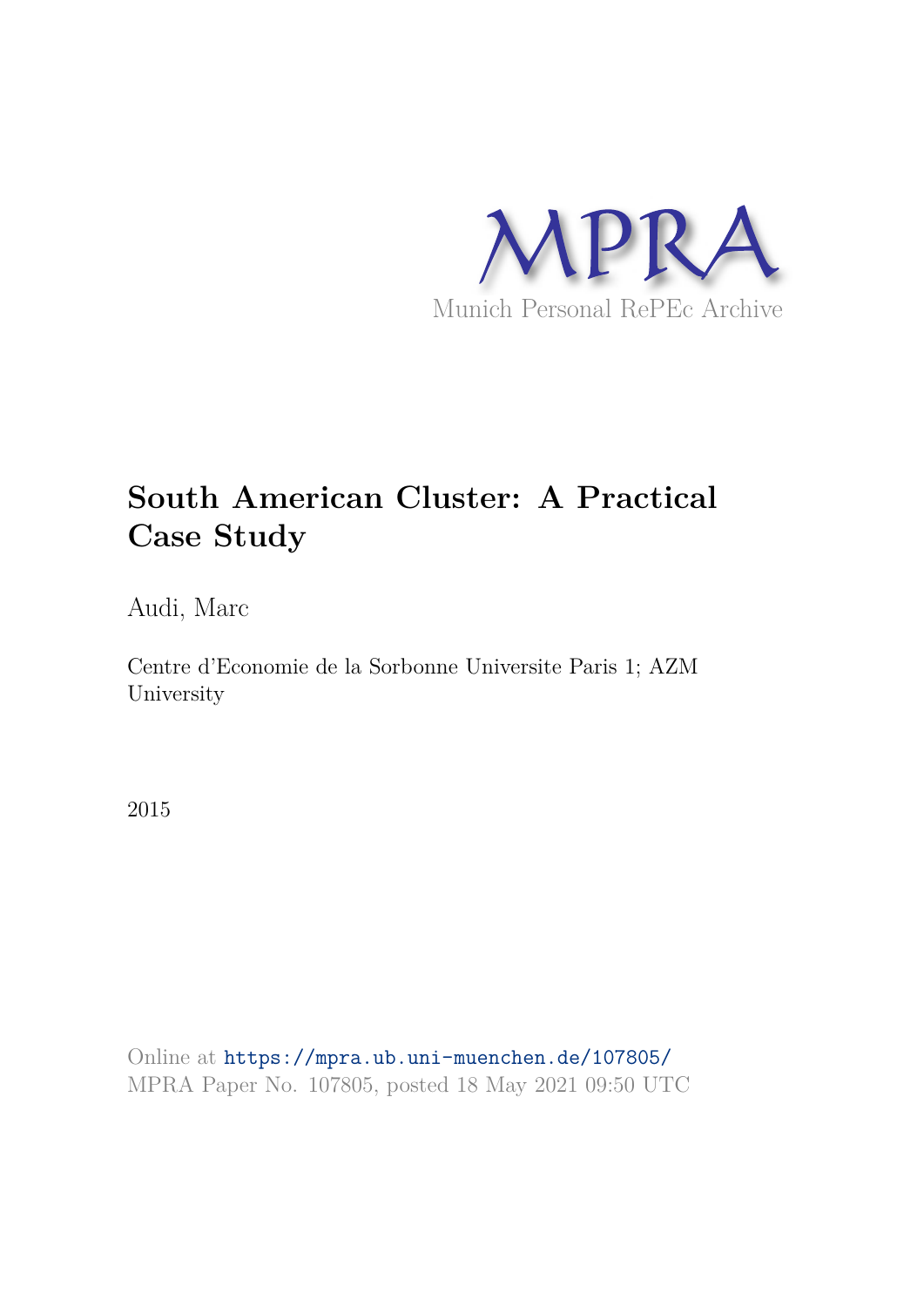#### **South American Cluster:** *A Practical Case Study*

#### **Marc Audi**

Centre d'Economie de la Sorbonne Universite Paris 1; AZM University

#### **Abstract**

This paper studies Guadalajara's cluster in its major aspects. It tries to pinpoint and identify the triggers that made this agglomeration a new Silicon Valley. One of the most outstanding features of this city is its vigorous export performance in the electronic industry that is why in our study, we focused on that specific industry. We found out that rules and regulations in this geographic area played a critical role when it comes to attracting foreign exportations and local investors especially in the electronic industry. Nevertheless, the study of the case of Guadalajara verifies that different clusters have their own explanations in regard to their emergence which is specific and unique to different circumstances and geographical locations. In fact results showed that Asian countries electronic cluster differs in terms of aspects from the one from Mexican city. Past researches based on Asian clusters only took into consideration the conception and the initial stage of the process. The description of other stages of growth and development in the Mexican city helped us distinguishing between anchor firms and seminal firms which help in understanding how clusters are created (general) based on the fact that seminal firms are not essentially supporting firms and supporting firms may not be described as seminal firms.

**Keywords:** Foreign Direct Investment, Strategic Economic Zones, Cluster **JEL Codes:** F35, L10, C39

#### **I. The Republic Context**

Mexico is a country located in North America. It is surrounded on the north by the United States, south and west by Pacific Ocean, and east by Gulf of Mexico. This republic is divided into 31 states, one Federal district, and seat of Mexico City, which is the nation's capital. It is bordered on south east by Guatemala, Belize, and Caribbean Sea. Jalisco lies northwest of Mexico City (Shavinina, 2004).

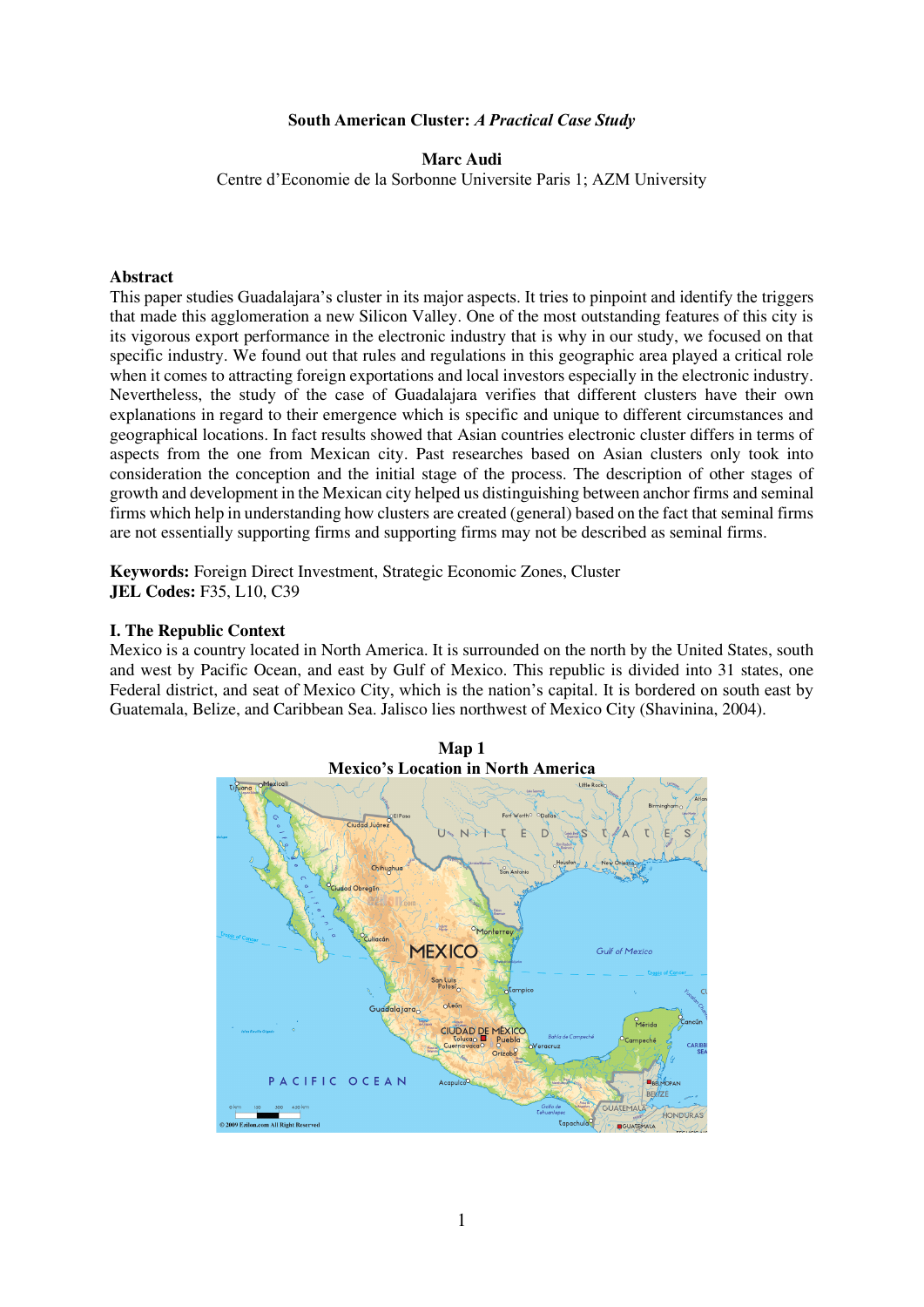

Source: Secretariat of Economics, Mexican Government

According to Potter and Miranda (2009), the Mexican economy is regarded as one of the largest in the world with a diversified structure which consists of services, manufacturing, foreign trade, commerce and tourism, and accounting. Mexico is strongly recognized as an upper middle-income country which is United States' third trading partner. Most of the exports from this republic go to the northern countries (neighbors) from which it also imports the products. Mexico is a member of North America Free trade agreement which it signed in 1993. The main trade system includes the Maquiladora industry program and the Temporal Importation for Export Program (Shavinina, 2004). The Maquiladora Industry system is very important to the U.S. subsidiaries since it allows them to import equipments, parts, and machinery for assembly in Mexico; on condition that the assembled would be exported to the United States for the final stages in the value chain (Tamasy  $& Taylor, 2008$ ). Temporal Importation for export Program is free for both domestic and foreign corporations which under this system are able to import (temporarily) different components for the development or assembly of products for export, free of value added tax and general importation duties (Cook, 2002, Tamasy & Taylor, 2008; Porter, 2008).

#### **Chart 1 GDP BY SECTOR 2013**

## **GDP by Industry**

Finance remained the nation's top industry in 2013, while government was no. 2 despite efforts to roll back spending.



Source: Commerce Department-WSJ.com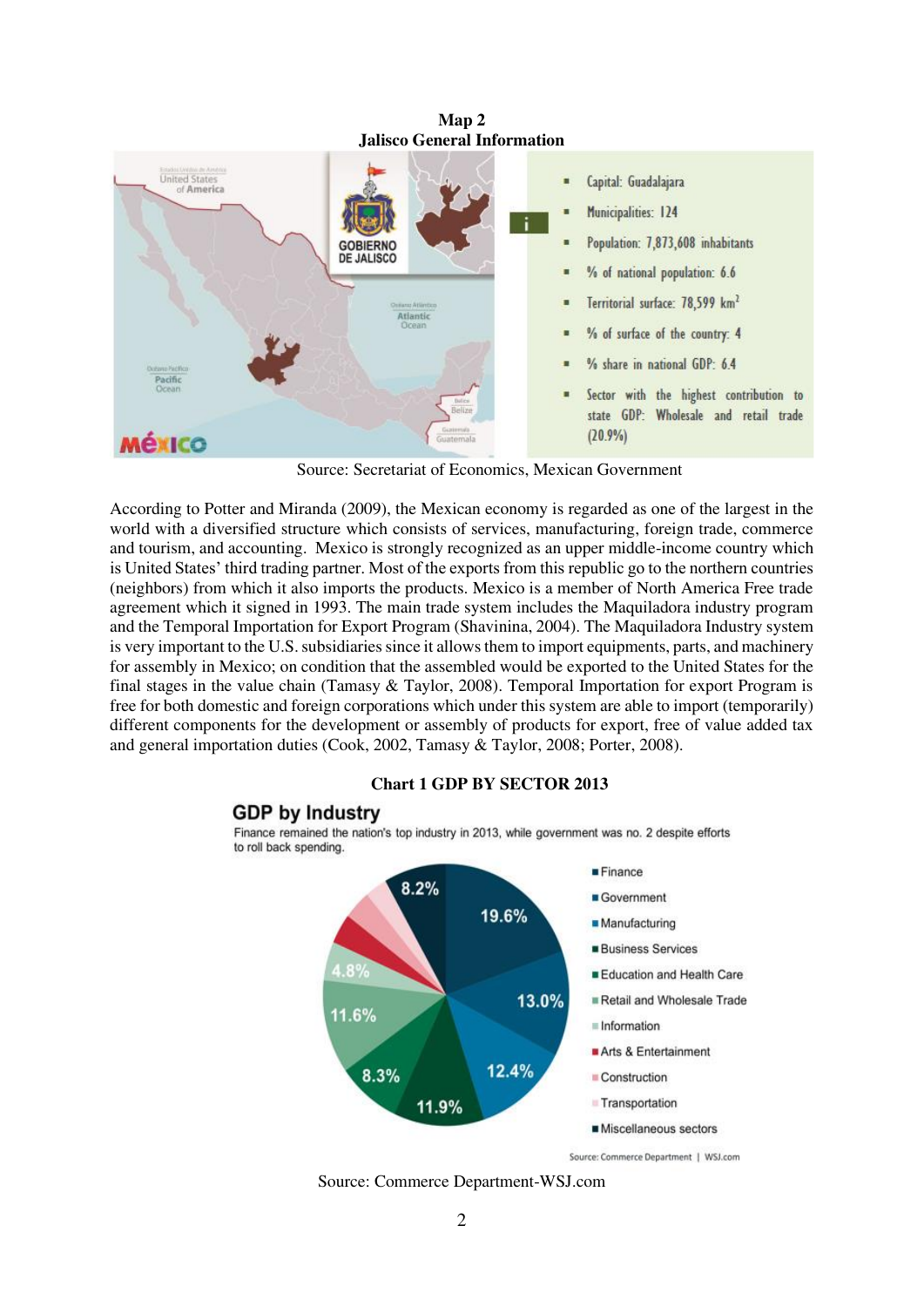#### **Chart 2 GDP BY Industry 2013**



Source: INEGI

In 2004, Mexico Congress passed a new federal Strategic economic Zones law which led to the development of free trade zones regarded as Strategic Fiscal Enclosures (Tamasy & Taylor, 2008). This law allows the companies in these Zones to operate duty and tax free in regard to importation, compensatory changes, value added and foreign trade taxes while the imported products remain within specific locations. In 2004, the first Zones were launched in north of Mexico City and San Luis Potosi (Cook, 2002; Shavinina, 2004). The strategic economic zones allow Mexico to offer domestic and foreign corporations export free zone similar to the ones in Asia. The features are related to Maquiladora regime which allows U.S subsidiaries to operate throughout Mexico duty free (Shavinina, 2004).

|                                                    | <b>lalisco</b> | <b>National</b> | Share $(\% )$ |  |
|----------------------------------------------------|----------------|-----------------|---------------|--|
| GDP 2013                                           | <b>Total</b>   | <b>Total</b>    | A/R           |  |
|                                                    | (A)            | (B)             |               |  |
| <b>Total</b>                                       | 989,219        | 15,443,167      | 6.4%          |  |
| <b>Primary Activities</b>                          | 58,568         | 506,396         | 11.6%         |  |
| Agriculture, Forestry, Fishing and Hunting         | 58,568         | 506,396         | 11.6%         |  |
| <b>Secondary Activities</b>                        | 299,332        | 5,322,220       | 5.6%          |  |
| Mining, Quarrying, and Oil and Gas Extraction      | 3,767          | 1,176,109       | 0.3%          |  |
| <b>Utilities</b>                                   | 16.419         | 268,925         | 6.1%          |  |
| Construction                                       | 84,046         | 1,166,705       | 7.2%          |  |
| Manufacturing                                      | 195,101        | 2,710,481       | 7.2%          |  |
| <b>Tertiary Activities</b>                         | 631,318        | 9,614,551       | 6.6%          |  |
| Wholesale and Retail trade                         | 207,214        | 2,486,089       | 8.3%          |  |
| <b>Transportation and Warehousing</b>              | 50,719         | 1,001,760       | 5.1%          |  |
| Information                                        | 21,318         | 357,185         | 6.0%          |  |
| <b>Finance and Insurance</b>                       | 29,427         | 535,440         | 5.5%          |  |
| Real Estate and Rental and Leasing                 | 135,477        | 1,839,260       | 7.4%          |  |
| Professional, Scientific, and Technical Services   | 16,946         | 345,630         | 4.9%          |  |
| Management of Companies and Enterprises            | 889            | 92.078          | $0.0\%$       |  |
| Admin. & Support and Waste Mgmt. & Remediat. Svcs. | 24,310         | 516,744         | 4.7%          |  |
| <b>Educational Services</b>                        | 39,685         | 662,898         | 6.0%          |  |
| Health Care and Social Assistance                  | 21,656         | 364,491         | 5.9%          |  |
| Arts, Entertainment, and Recreation                | 3,434          | 73,519          | 4.7%          |  |
| <b>Accommodation and Food Services</b>             | 27,098         | 340,863         | 7.9%          |  |
| Other Services (except Public Administration)      | 19,228         | 329,191         | 5.8%          |  |
| <b>Public Administration</b>                       | 33,917         | 669,403         | 5.1%          |  |

#### **Table 1 GDP by Activities Jalisco vs National**

Source: INEGI Facts: Millions of peas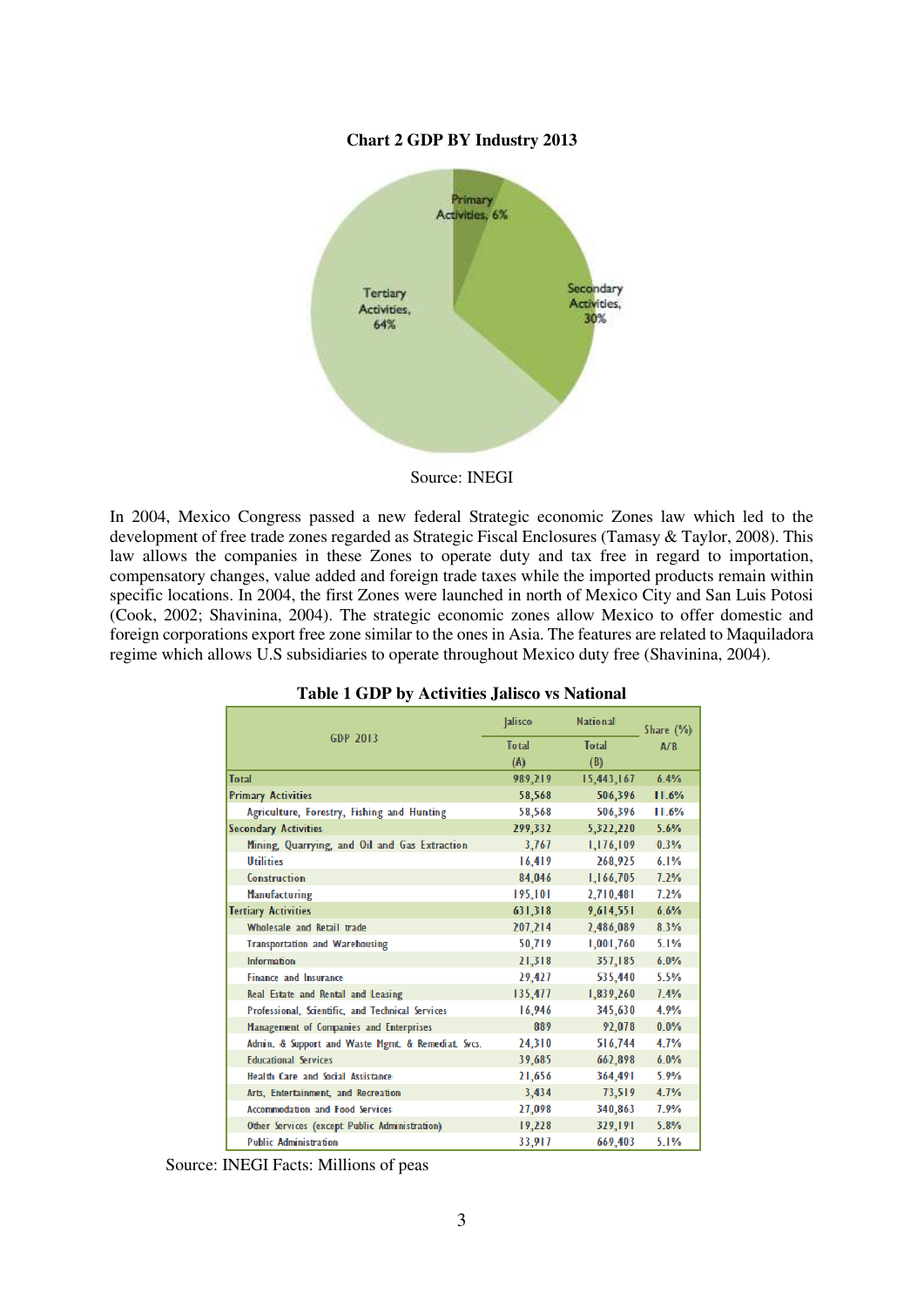# **II. Guadalajara city (location advantages)**

Guadalajara is the capital of the State of Jalisco. As put by Shavinina, (2004), it is located on both the NAFTA corridor and Pacific Trade Capital. This city is regarded as the main commercial center in Western Central Mexico and a major hub that promotes communication networks and continental transport. The most outstanding feature of this city is the vigorous export performance of the electronic industry (Shavinina, 2004; Tamasy & Taylor, 2008).The Location of Guadalajara in Mexico and North America helps it to have a variety of advantages which include the market proximity, export growth of electronic products, high technology production, availability of high quality human resources in engineering, and government support. In regard to market proximity, Mexico has a long border with the United States. This closeness favors the electronic industries in terms of the ready market in the USA (Shavinina, 2004). Guadalajara also has a very high technology production which leads to increase in the level of production and also high quality products. The high technology production is enhanced by availability of high quality human resources in engineering (Shavinina, 2004).

| FTA.                      | <b>Partners</b>                             | Date                   |  |
|---------------------------|---------------------------------------------|------------------------|--|
| <b>NAFTA</b>              | United States & Canada                      | 1 January 1994         |  |
| G3 FTA                    | Colombia & Venezuela                        | 1 January 1995         |  |
| Mexico – Costa Rica FTA   | Costa Rica                                  | 1 January 1995         |  |
| Mexico - Bolivia FTA      | Bolivia                                     | 1 January 1995         |  |
| Mexico - Nicaragua FTA    | Nicaragua                                   | 1 July 1998            |  |
| Mexico - Chile FTA        | Chile                                       | 1 August 1999          |  |
| Mexico-European Union FTA | European Union                              | 1 July 2000            |  |
| Mexico - Israel FTA       | Israel                                      | 1 de julio de 2000     |  |
| Mexico - Central America  | El Salvador, Guatemala & Honduras           | 15 March 2001 & 1 June |  |
| North Triangle FTA        |                                             | 2001                   |  |
| México - FTEA FTA         | Island, Norway, Liechtenstein & Switzerland | 1 July 2001            |  |
| México - Uruguay FTA      | Uruguay                                     | 15 July 2004           |  |

**Table 2 Mexico: Free Trade Agreements Subscribed** 

Source: Ministry of Foreign Affairs, Mexican Government



**Map 3 Mexico's Golden Triangle**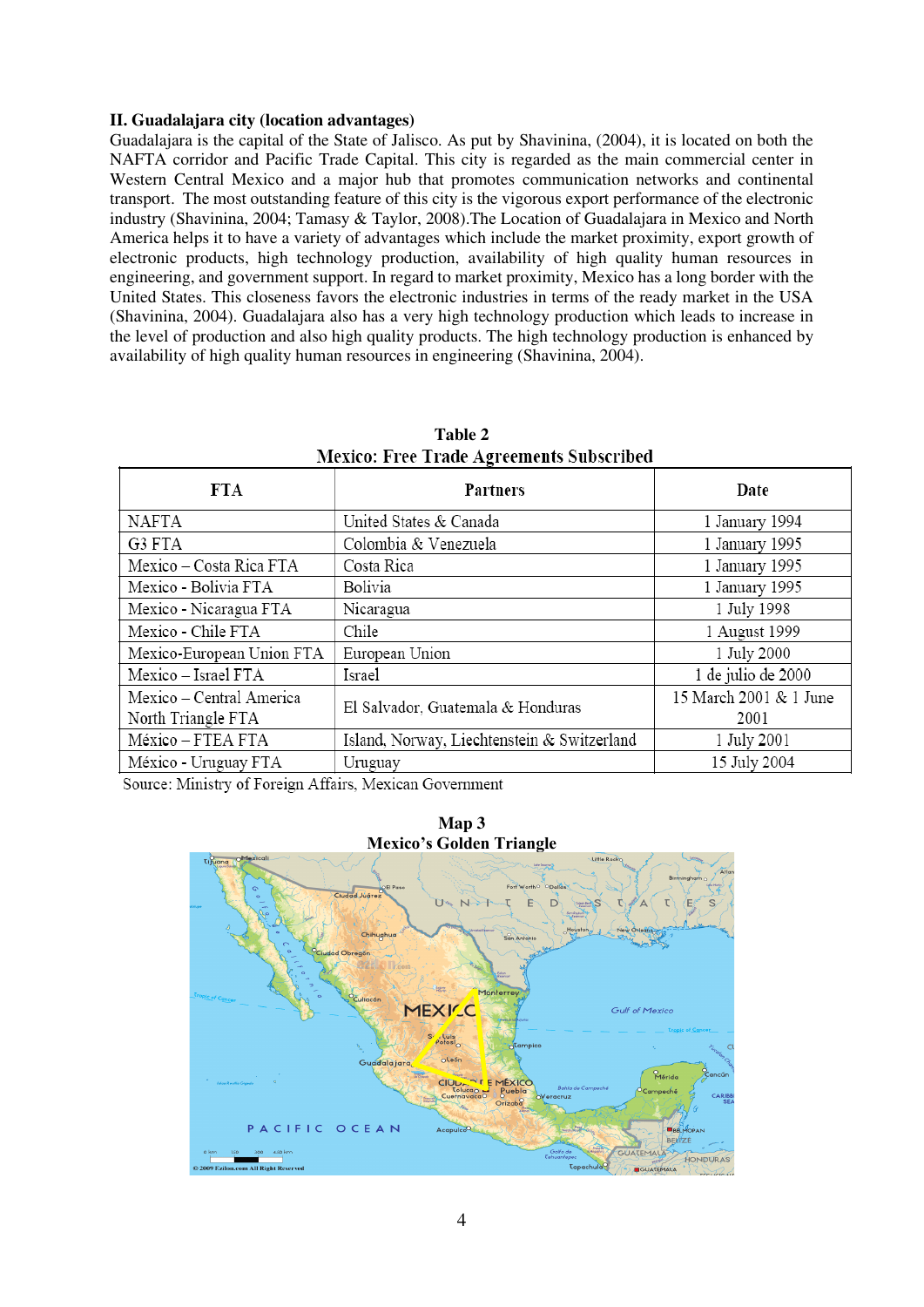The production of high technology electronics is also enhanced by the state government through favorable tax treatment (Shavinina, 2004, Porter, 2008). The other advantages include an efficient transport system which connects Guadalajara to other cities, communication and logistics infrastructure (super highways), an international airport, optic fiber phone communication networks, and effective airfreight and courier services provided by companies such as FedEx and DHl. The city also has an efficient water supply system, an efficient industrial infrastructure (industrial zones and industrial parks), an adequate number of elementary schools and major universities with research centers and labs (SEPROE, 2004).

# **II.I Guadalajara city: the Silicon Valley Mexican Style**

In 1980's, Guadalajara and its surroundings were give the name Mexican Silicon Valley nationally and globally due to the fact that there was a large number of high-technology manufacturing companies which were subsidiaries of the world major multinational companies in the electronics industry, that were in Mexico at that time*World Press Review* (1988) and *Businessweek* (April 3, 1989) and in Mexico's top business magazine, *Expansión* (September, 1989). In 1990's the status kept growing as Guadalajara's up-and-coming electronics cluster grew and diversified (cook, 2002, Porter, 2008). This city attracted many analysts and journalists from different geographical settings to make the case known to the world. In this regard, Guadalajara was given a new name, Silicon Valley South, with an aim of establishing it as the only region in America and south of the United States deserving the term Silicon Valley. Shavinina, (2004) argues that this was enhanced by a favorable atmosphere created by NAFTA when it signed a free trade oriented economic policies in the late 1980's. However, the nature of Guadalajara electronics complex and the factors that led to its development are totally different from the ones that originated the rise and induced the growth of original Silicon Valley in California. Guadalajara features are closer to other cases in developing countries which are regarded as the Silicon Valley of East. These include Malaysia and Penang (Shavinina, 2004; Palacios, 1995).



**Map 5**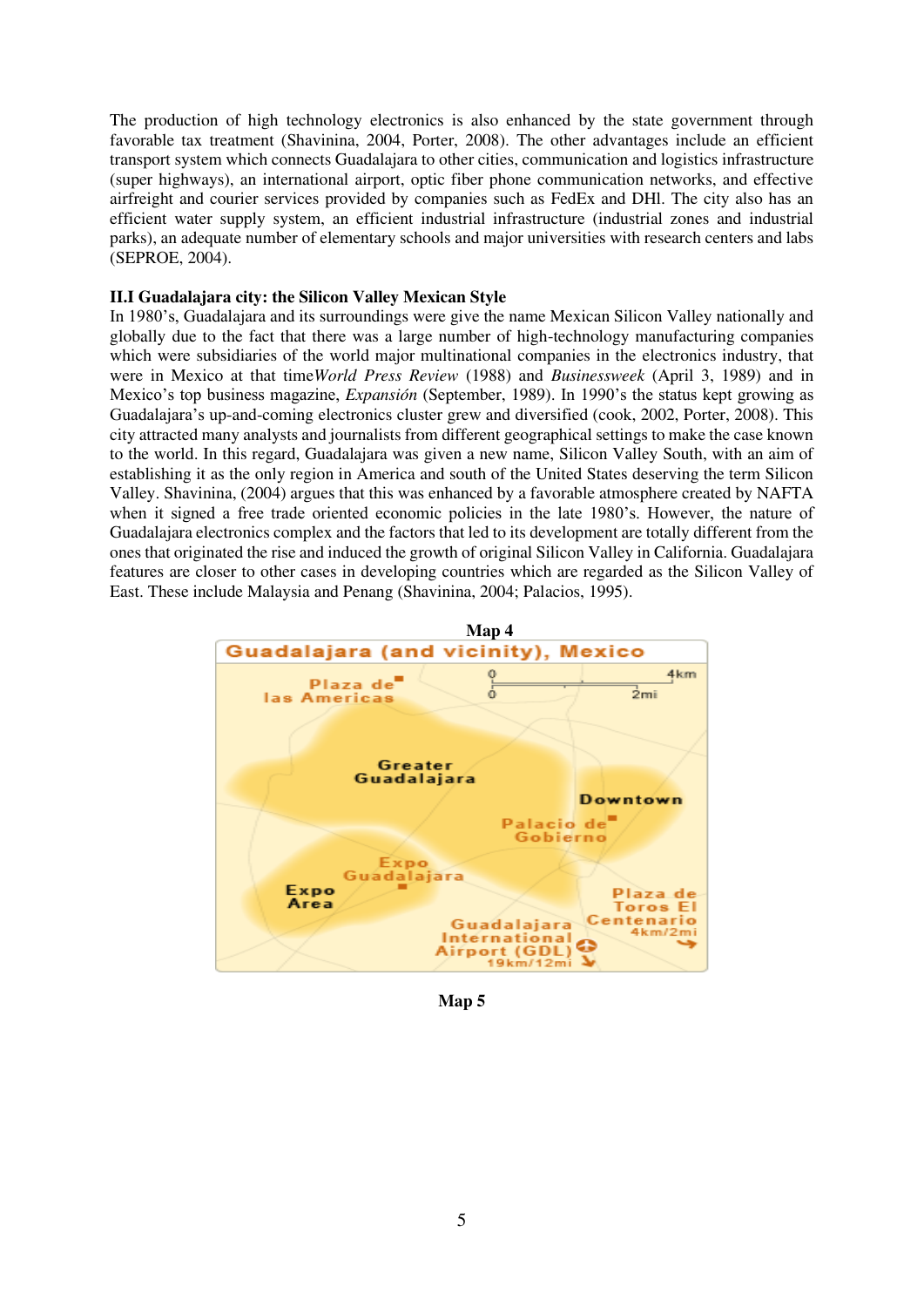| Torreón<br><b>College Co</b><br>Contadero<br>Nangue<br>Pastores <sup>o</sup><br>Totomosco<br><b>JCes</b><br>El Aguila<br>Villa Obregón/<br>San Luis <sup>9</sup> Ahuilote Labor de San Ignacio El Potrero Zapotillo <sup>Vina</sup> Veneros de San Ignacio El Potrero Zapotillo<br>ąo.<br>·Hostotipaguillo<br><del>∕</del> Saï<br>vipaquino<br>I estanzuela copala Barranca patán San José de los Contla<br>Julián Villita<br>Valle de G<br>El Saucillo Julián<br>Medina El Salvador<br>Villita Los Zapotes<br>Molino<br>Coyotillos<br>Magdalena Tequila Agua Fría Rivera Milpillas Huastla<br>Mezcala<br>· Cuquío<br>Bue<br>La Rana<br>Exposicaro de Ti<br>Palos Altos > Tepetate El Sahimas > Italianuacán del Río > Palos Altos > Tepetate El Sahimas + El Santicero |
|-------------------------------------------------------------------------------------------------------------------------------------------------------------------------------------------------------------------------------------------------------------------------------------------------------------------------------------------------------------------------------------------------------------------------------------------------------------------------------------------------------------------------------------------------------------------------------------------------------------------------------------------------------------------------------------------------------------------------------------------------------------------------|
| San Pedro Amatitán<br>án<br>San Antonio de los La Bolsa Lagunillas <b>o Tepatitlán de</b> Juan Antonio de la Bolsa Lagunillas <b>o Tepatitlán de</b> J<br>·Antonio Escobedo                                                                                                                                                                                                                                                                                                                                                                                                                                                                                                                                                                                             |
| Tesistan<br>Co <sup>o</sup> Atema <b>Guadalajara</b> Acatic Monte Largo San Ignacio a<br>ratlán∘<br>. Ahualulco de Arenal<br>(15 Nuevo México<br>Platos Monte<br>D <sub>2</sub><br>El Salto<br>Estancita Mercado<br>Matatlán<br>Zapopan                                                                                                                                                                                                                                                                                                                                                                                                                                                                                                                                 |
| Téuchitlán<br>Tala Guadalajara <sup>Do</sup> Tlad<br>De Tlaquepaque <i>Apotlanejo</i> Milpillas <sup>o</sup> ojo de Article de Cartes en 1990 de Article de Cartes de Cartes en 1990 de Article de Cartes de Cartes de Cartes de Cartes de Cartes de Cartes de Cartes de Cartes de Cartes de Carte<br>El Amarillo<br>Rio Santa Rita Monte Redondo<br>Punta de la Vega <sub>o</sub><br>Sar<br>La Vega<br>Salitre Ahuisculco .Cuspala Tonala                                                                                                                                                                                                                                                                                                                              |
| Ameca<br>Ahuisculco "Cuspala" Cerro Santa Fe<br>San Isidro Santa Anita Cerro Santa Fe<br>Mazatepec San Sebastián el Juanacatián El Sauz Dos Ríos La Esper<br>El Cabezón Mazatepec<br>Tlajomulco de<br>Sabino                                                                                                                                                                                                                                                                                                                                                                                                                                                                                                                                                            |
| Grande Zapotlanejo<br>Martin Hidalgo Los Guerrero<br>-Zapotlan del Rey<br>Cuyutlán<br><b>∠~ Zúñiga</b><br>Atotonilquillo<br>Santa María de la Villa Corona<br>Portezuelo                                                                                                                                                                                                                                                                                                                                                                                                                                                                                                                                                                                                |
| MEXICO San Juan<br>Poncitlán<br><b>¤Cocula</b><br>Huerta<br>Ocotlán<br>Santa Teresa Pozos<br>La Paz de Ordazo                                                                                                                                                                                                                                                                                                                                                                                                                                                                                                                                                                                                                                                           |
| · Cuitzeo.<br>Ajijic <sub>a</sub> Chapala<br>Trenzado<br>Ureña<br>El Fuerte Jamay<br>Jocotepec <sup>a</sup><br>Los Ailes                                                                                                                                                                                                                                                                                                                                                                                                                                                                                                                                                                                                                                                |
| Cofradía de<br>Saixta<br>Zacoalco de Rio Grande de Santiago<br><b>Briseñas</b><br>54<br>Ayotitlán<br>Duendes<br>Torres<br>La Arena<br>El Sauz, San Nicolás<br>and Contract of the contract of the contract of the contract of the contract of the contract of the contract of the contract of the contract of the contract of the contract of the contract of the contract of the contract o<br>a Ango<br>acolotlán. 25                                                                                                                                                                                                                                                                                                                                                 |
|                                                                                                                                                                                                                                                                                                                                                                                                                                                                                                                                                                                                                                                                                                                                                                         |

Source: Secretariat of Economics, Mexican Government

Guadalajara metropolitan region is known to stand the development of electronics industry in Jalisco with a high percentage (90%) of direct investment in the electronic industry (Table 1). Most of these investments come from abroad. Based on the fact that Guadalajara is too close to the major U.S logistics centers such as Houston, Dallas, and Atlanta, the large size of foreign direct investment was from U.S.A capitals. In the late 1990's (when there was a boom), the bulk of foreign direct investment was from the United States which accounted for ninety percent of the dollars invested in electronics enterprises (Jalisco) (Shavinina, 2004).

**Table 2 Jalisco: Cumulative Investment in the Electronics Industry by Municipality, 2001-2004**

| (Thousand U. S. dollars) |            |       |  |  |  |
|--------------------------|------------|-------|--|--|--|
| Municipality             | Investment | %     |  |  |  |
| Guadalajara metro region |            |       |  |  |  |
| Zapopan                  | 282,649    | 51.6  |  |  |  |
| E1 Salto                 | 145,870    | 26.6  |  |  |  |
| Tlajomulco de Zúñiga     | 34,000     | 62    |  |  |  |
| Tlaquepaque              | 17,733     | 3.2   |  |  |  |
| Guadalajara              | 300        | 01    |  |  |  |
| Various municipalities   | 5,176      | 10    |  |  |  |
| Sum                      | 485,728    | 88.7  |  |  |  |
| Other municipalities     | 61,689     | 11.3  |  |  |  |
| Total                    | 547,417    | 100.0 |  |  |  |

Source: Jalisco State Information System (SEIJAL), Secretariat of Economic Promotion

Tamasy & Taylor (2008), reports that the other major investors were Taiwan, Singapore and Germany (Table 4). This shows that Mexico is so much dependent on foreign countries (Table 3) more so the U.S.A economy since it has a large number of subsidiaries making up the valley. This implies that the production and investment decisions are influenced by the interests of the foreign corporations.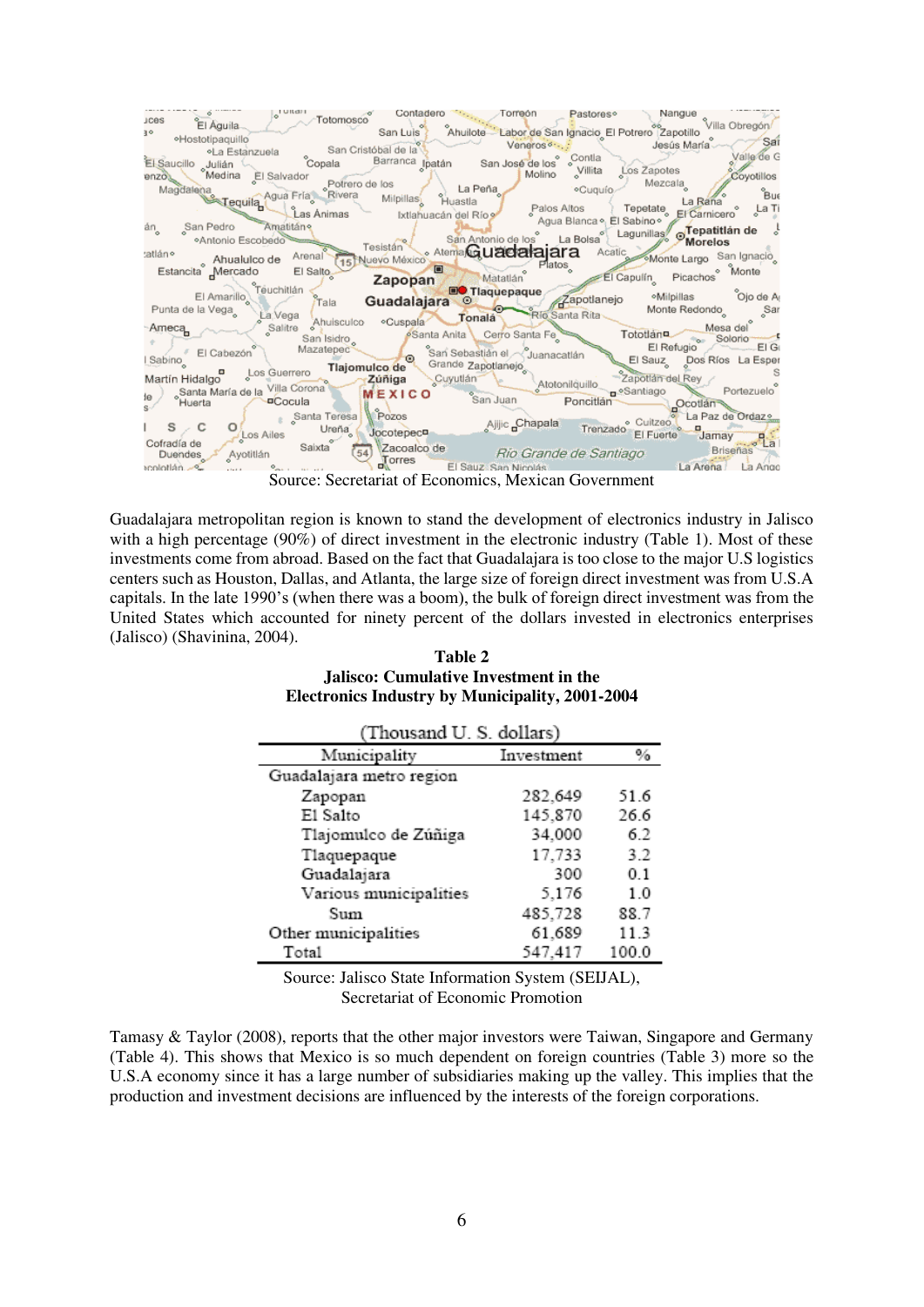| willion wonars |         |        |         |        |         |        |           |        |
|----------------|---------|--------|---------|--------|---------|--------|-----------|--------|
| Origin         | 2001    |        | 2002    |        | 2003    |        | 2001-2003 |        |
|                |         | %      |         | %      |         | %      |           | %      |
| Foreign        | 179,720 | 99.90  | 81.330  | 51.32  | 142,076 | 67.97  | 403.126   | 73.64  |
| Domestic       | 107     | 0.05   | 77,146  | 48.68  | 66.238  | 31.69  | 143.491   | 26.21  |
| Mixed          | 100     | 0.05   |         |        | 700     | 0.34   | 800       | 0.15   |
| Total          | 179,927 | 100.00 | 158,476 | 100.00 | 209.014 | 100.00 | 547.417   | 100.00 |

**Table 3 Jalisco: National Origin of Direct Investment in the Electronics Industry, 2001–2004** 

Source: SEIJAL, Jalisco Secretariat of Economic Promotion

| Table 4                                                  |  |  |  |  |
|----------------------------------------------------------|--|--|--|--|
| <b>Jalisco: National Origin of Total Direct</b>          |  |  |  |  |
| Investment in the Electronics Industry, 1995-2003 & 2006 |  |  |  |  |
|                                                          |  |  |  |  |

| (Million US dollars) |           |               |                      |        |         |
|----------------------|-----------|---------------|----------------------|--------|---------|
| Country              | 1995-2003 |               |                      | 2006   |         |
|                      | \$        | $\%$          | Country              | \$     | $\%$    |
| <b>United States</b> | 1,900.80  |               | \$89.2 United States | 123.54 | \$68.01 |
| Singapore            | 143.00    |               | \$6.7 Singapore      | 30.14  | \$16.59 |
| Taiwan               | 31.00     |               | $$1.5$ Germany       | 26.60  | \$14.64 |
| Japan                | 15.86     |               | \$0.7 Holland        | 0.75   | \$0.41  |
| Hong Kong            | 11.00     |               | \$0.5 Venezuela      | 0.34   | \$0.18  |
| Germany              | 6.00      |               | \$0.3 Mexico         | 0.16   | \$0.09  |
| Mexico               | 24.00     |               | \$1.1 Mixed          | 0.12   | \$0.07  |
| Total                | 2,131.66  | \$100.0 Total |                      | 181.65 | \$100.0 |

Source: SEIJAL, Secretariat of Economic Promotion

In any case, as reported by Shavinina, (2004), the truth is that electronics industry is one of the main economic sectors in Jalisco (Chart 3) since it is the main exporter (Chart 4 and 5) and the main attractor of capital investment in the state. The sector has been performing well since the government has provided a lot of support and promotion. The cluster manufactures different types of electronic products. The main products are the personal computers, servers, storage systems, robotic tapes, digital video discs, jukeboxes, routers, firewalls, medical equipments, mobile phones, cameras, car security systems, air bags, anti-lock braking systems, and televisions (Cook, 2001; Shavinina, 2004; Porter, 2008). However, the tendency also affects imports that have shown similar dynamism in the last five years as shown in Chart 10, with imports equaling exports. This shows that electronics integrated superficially the local environment, further illustrating the condition of the branch-plant dominated industrial cluster that represents the Mexican Silicon Valley.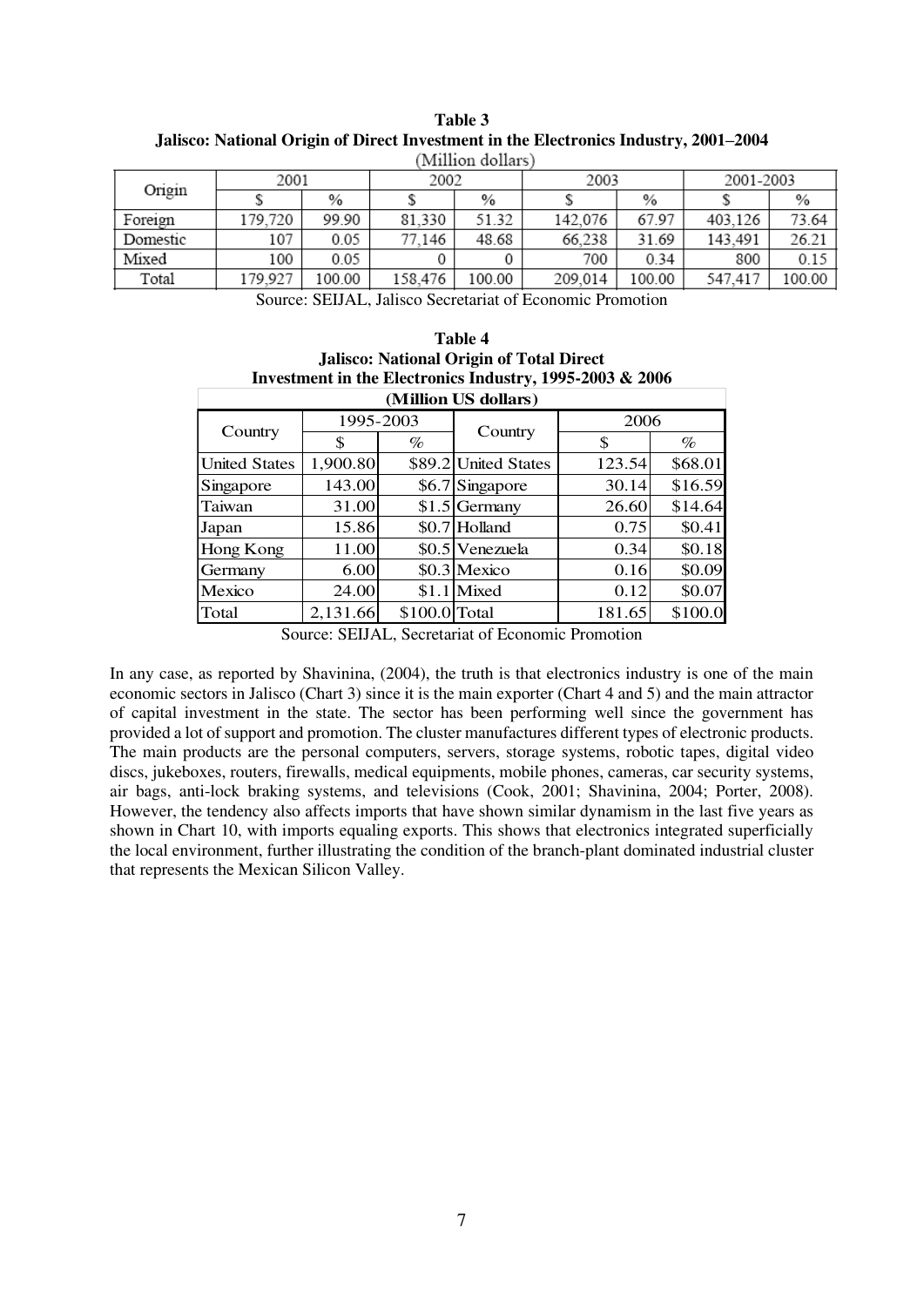**Chart 3 Jalisco: Cumulative Total Direct Investment by Sector, 1995-2003**



Source: SEIJAL, Jalisco Secretariat of Economic Promotion

# **III. Policy Environment and Institutional Support**

In 1995 to 2001, the state government came up with policies which were aimed at enhancing the electronics industry in Jalisco (Tamasy & Taylor, 2008). Tamasy & Taylor, (2008), adds that these policies were formulated in collaboration of industry organizations and all electronics companies operating in the state, particularly the home branches of the American Chamber of commerce, the Jalisco industrial chamber council, Electronics, Telecommunications, and Informatics Industry National chamber (Tamasy & Taylor, 2008; Shavinina, 2004). These led to the boom of the industry which was experienced in 1990. The most important members of Electronics, Telecommunications, and Informatics Industry National Chamber include the IBM, Jabil circuit, lucent technologies, MatSteel electronics, and Intel. In 1997, Lucent technologies and Nasteel electronics partnered to establish the Electronic supply chain agency, which was an important research body aimed at promoting the development of home based networks, by enhancing the link between foreign agencies and the local startups. This would play an important role of building a home based electronics supply chain connected to other sectors in the regional and national economies (Cooke, 2001; Shavinina, 2004).

In regard to this initiative, Tamasy & Taylor (2008) tells that other institutions were created in the successive years. These include Digital Economy Promotion council, and Jalisco institute for information and technology. All these were supported by private sectors and the government. Similarly, Jalisco State Science Technology Council was launched to enhance the consolidation of the electronics industry and promote the development of the information technology sector. All these promoted the development of e-commerce and e-business in Jalisco (Cooke, 2001).

Fujita & Venables, (2002) claim that there are other different organizations that were launched as a result of these associations. These include the committee for development and Competitiveness in Jalisco which promote the development of new companies by providing support initiatives such as public services, infrastructure, and training of employees, examines the Jalisco laws of business which was changed to enhance new export promotion program, and support different companies to participate in local and international business programs (Fujita & Venables, 2002; Porter, 2008). This in turn led to the development of Jalisco business initiative for development and competitiveness in 2004, to support the development of prospective studies to promote sustainable development, reduce transaction costs, creation of high impact strategic projects for state's social and economic development, development of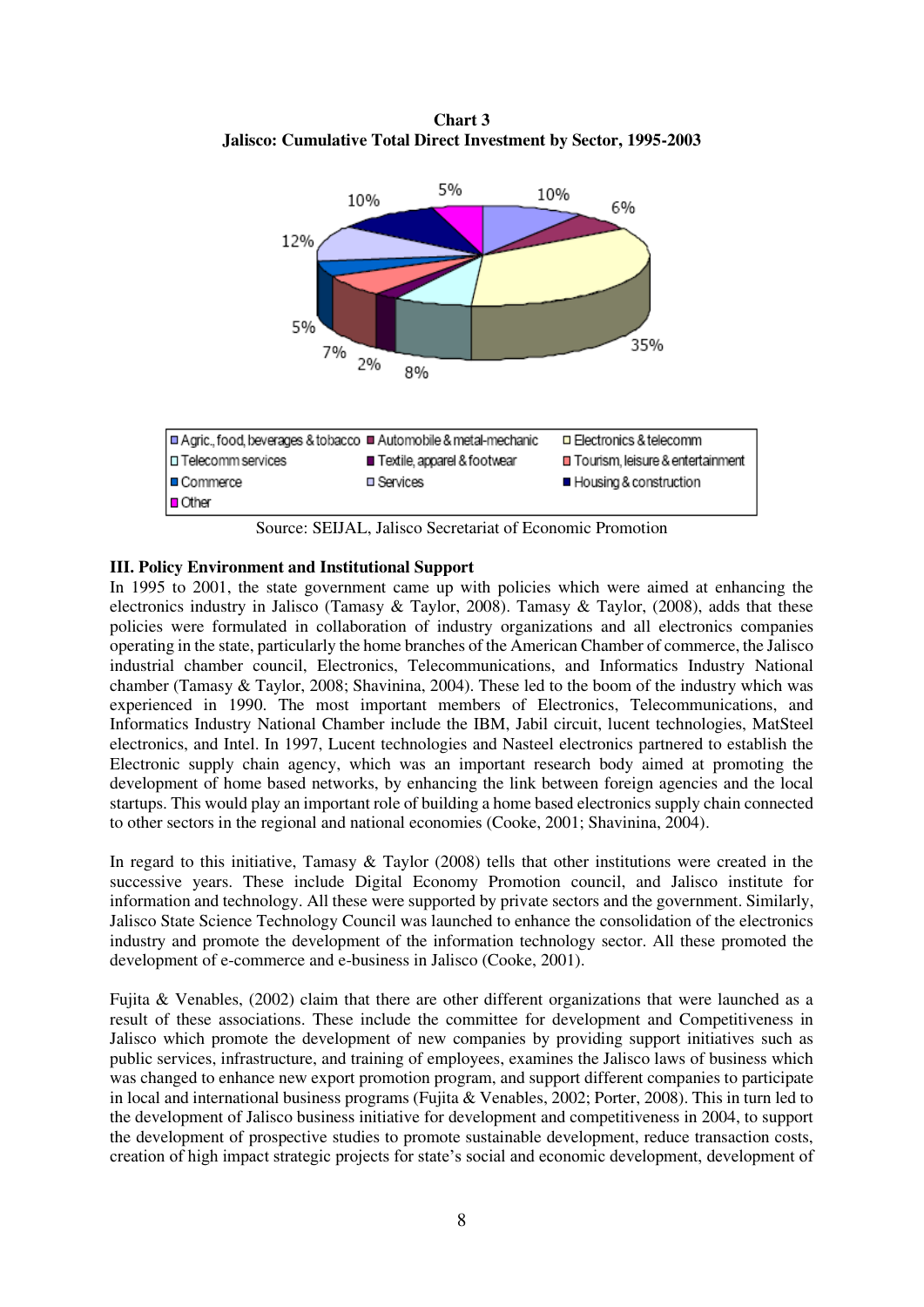industrial policy to promote integration of regional supply chains, and fostering of innovation and technological advancement ( Fujita & Venables, 2000; Gordon Gordon & McCann, 2000 ; Porter, 2008).

Fujita & Venables, (2000), claim that the state government also provides support of industrial parks (by private developers), of which a good number are group in Jalisco State Industrial Association (APIEJ). Shavinina (2004) also claims that the government has played a big role in development of institutional framework which helps the investor to start new businesses in Jalisco, especially in Guadalajara and its surroundings. All these factors have contributed to locational advantages of Silicon Valley by generating a favorable environment for local and foreign companies to set up businesses. Shavinina, (2004), holds the view that the favorable environment has been enhanced by programs and regulation set up by local agencies, federal authorities**,** and government agencies concerning foreign trade, industrial promotions, taxation, and telecommunication leading to development of Silicon Valley.



**Chart 4 Jalisco: Electronics exports, 1993-2004**

Source: SEIJAL, Secretariat of Economic Promotion

# **III.I Electronics industry trends**

As reported by Tamasy & Taylor, (2008), since 1980's, many brand companies in electronics industry have been making use of contract electronics manufacturers in their businesses or when coming up with manufacturing strategies. These companies outsource a variety of engineering and manufacturing services to take advantage of contract electronic manufacturers' capital investment and expertise, thus enabling them to emphasize on their core activities or their core competencies, for example, marketing, research and development, and sales. According to Shavinina, (2004), brand companies in electronic industry make use of their competitive position by reducing production costs, accessing worldwide production capacities, improving their skills in regard to inventory management and purchasing power, reducing the fixed overhead costs and capital investment requirements, accessing high quality manufacturing and design capabilities through increase in technology, and accelerating time to volume production as well as time to market. These are some of the aspects which have led to Guadalajara area being regarded as Silicon Valley. This is based on the fact that the major brand companies are established in this area (Cooke, 2002; Shavinina, 2004).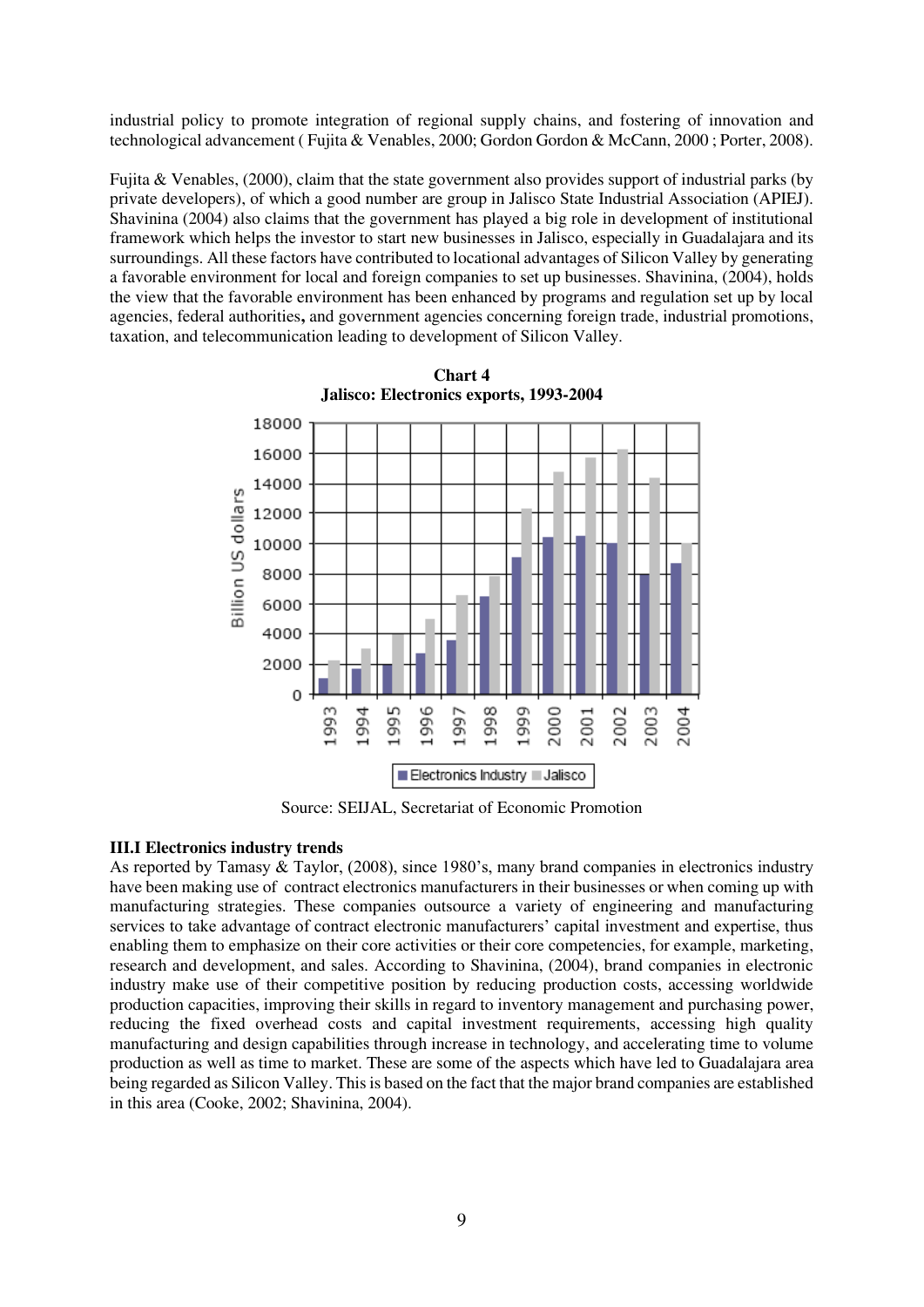

Source: SEIJAL, Secretariat of Economic Promotion

## **IV. The development and growth of Guadalajara electronics cluster**

As discussed earlier, the development and growth of Guadalajara has been influenced by many factors some of which are effective government policy which supports and strengthens the scientific and technological aspects in Mexico. The institutional and government policies had a positive influence to multinational or global companies to locate their production facilities in Jalisco. For example, the government policy through Maquiladora program encouraged the US companies to invest in the Mexican territory (Gallagher & Chudnovsky, 2009). The companies would import raw materials duty free, assemble or repair products and export them. These policies led to the emergence of other firms within the region giving a clear illustration of how cluster development processes spread out in developing countries of Latin America (Shavinina, 2004).

## **IV.I East Asian reference and theoretical aspects**

There is a big difference between Latin American clusters and the ones in the Asian republics (World Bank, 2010). This difference is as a result of branch plant deployment policies employed by Asian multinational companies which influence the formation of core-firm directed clusters in large local-plant manufacturing facilities. The other difference is that Asian countries have extensive export processing zones and special economic zones where incoming foreign direct investment tend to concentrate (Sargent & Matthews, 2003). This aspect is absent in Latin American republics. These differences imply that there are various conditions which should be met if clusters are to be formed in these continents. Kuchiki & Tsuji, (2008) argue that there are different factors that determine the formation of clusters in Asian countries. These include availability of physical infrastructure, less bureaucracy in regard to investment procedures, availability of export processing zones and special processing zones, and supporting firms. The development of clusters involves the setting up of shops in the development zones by the supporting firms and once the anchor firms have developed their shops and they are performing well (high production) other firms come together and launch their operations in those areas (become suppliers) (Kuchiki & Tsuji, 2008).

This implies that clusters form in chronological patterns where different firms come together if an industry has been established. However, these conditions or circumstances are not always relevant for the arrangement of clusters in other areas as in the case of Guadalajara where clusters form in different patterns (Sargent & Matthews, 2003).There are two ways or dimensions of analysing the formation of industrial clusters (birth, development and evolution). These involves a set of interrelating forces that push the development process and determine the different features of the industrial formation. The other dimension is the essential elements or chief players that promote the creation of the cluster (Corrochano & Eklundh, 2009). Porter (2008) suggests that the most important elements for the formation of a cluster are a group of suppliers of services, equipment, or inputs, a group of companies which produce their products jointly, customers and market channels, and coordinating or supporting institutions such as trade unions, technical institutions, universities and government agencies.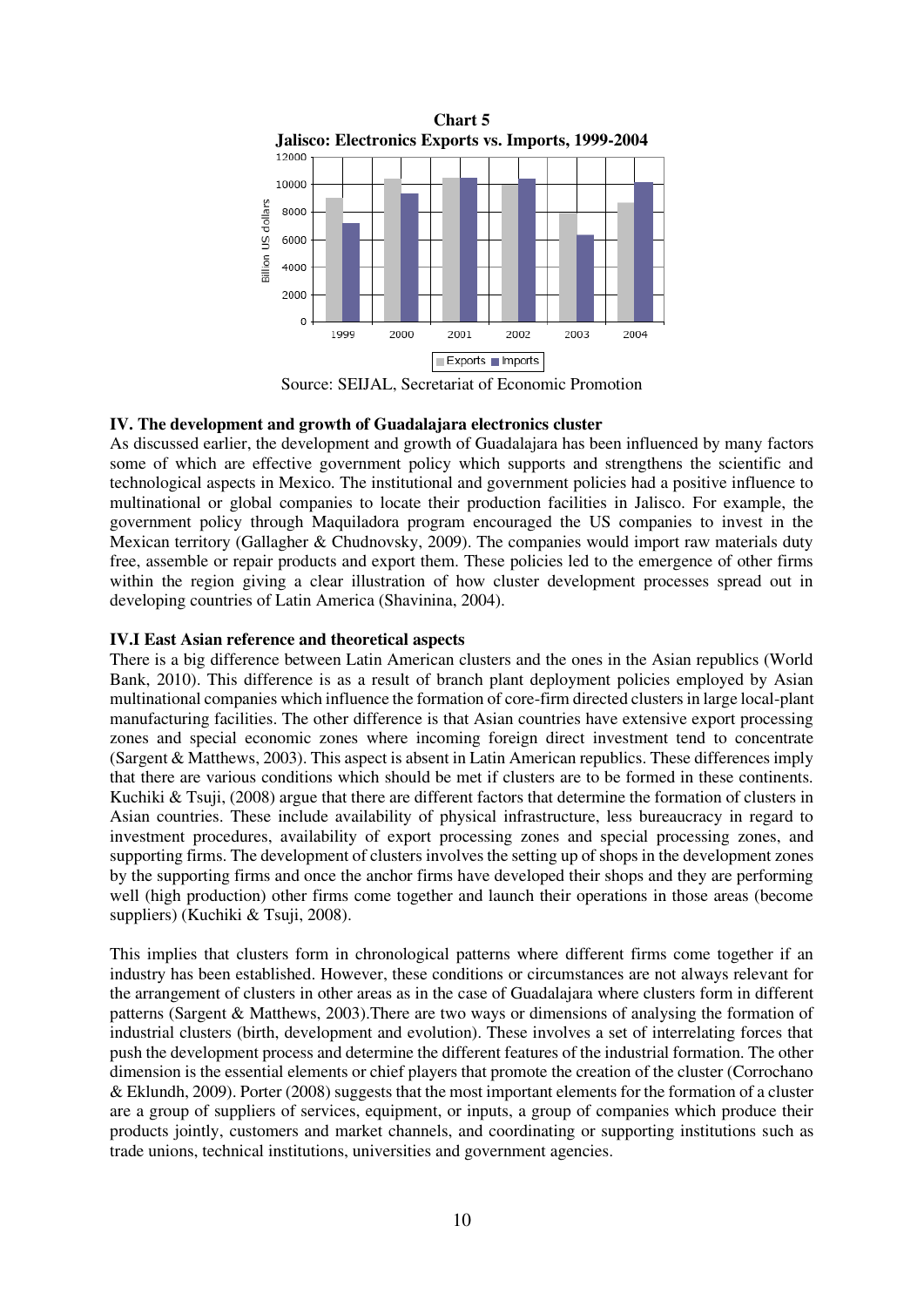The other factors that drive the creation or coming together of different industries are presence of conducive industrial and innovative atmosphere, availability of institutional or social infrastructure, convenience in terms of the location, emergence of rivalry or active co-operation among clustered firms, the occurrence of partnerships and alliances in related firms, availability of inter-firm networks and production relations, and existence of agglomeration economies. All the industrial clusters that have these kinds of features are alleged to form lock in effects or path dependence over time which help them to continue developing and have economic sustainability (Corrochano & Eklundh, 2009).

Different clusters have different theories or explanations in regard to birth, development and evolution patterns. Many students and theorists believe that industrial clusters are born physically ignited by a market driven process based on existing industries expertise and production competencies within a Particular locality (World Bank, 2010). They are not as a result of formulated or implemented strategies. This implies that policies play an important role of supporting or strengthening the expertise or such competencies and providing favourable geographical locations for emerging or existing industrial agglomerations instead of creating new ones. The main emphasis is identification of common features or ingredients that enhance the formation of clusters so that one may understand the underlying features or patterns and get concepts which may be useful for the formulation or implementation o policies. The best way for one to come up with these concepts is to carry out a comparative analysis of various factors that drive the formation of clusters in different regions which is the main objective of this study (Porter, 2008).

# **IV.II Birth and initial stages**

Different theorists suggest that Guadalajara electronics cluster was born unexpectedly as a result of market development factors. The formation of this cluster began in 1968 when there was setting up of two major electronics corporations based in the USA, Burroughs and Motorola, which aimed at the interior of Mexico for a location which was cheaper and had a good supply of inputs such as raw materials, labor and favorable conditions for the assembly of different products (Shavinina, 2004). The management of these companies carried out their own research and concluded that Guadalajara was a favorable location for their activities as compared to other towns and cities in the U-Mexico border. By the end of 1960's Guadalajara proved to be one of the best locations for various businesses in the sense that it was the second largest city in Mexico and the population was also high. These factors were very important for the success of Boroughs and Motorola in regard to setting up their branch plants assembly of semiconductors, microphones and radio sets, integrated circuits, minidiscs, microprocessors, and power supplies (Scott & Garofoli, 2007). An important predecessor was German engineering giant and the alliance Siemens, and Productos industrials (manufacture of electrical motors) who had launched their activities in 1965. These enterprises stimulated the process of clustering in the area in regard to electronics firms (Shavinina, 2004).

The other corporations which launched their operations (setting up of assembly plants) were General instrument (1975) and IBM (1975). They operated under the same cross boarder system as the Motorola and Burroughs, which is, obtaining raw materials and other parts from U.S.A and exporting the outputs back for other operations. IBM manufactured electric typewriters while General Instrument engaged in surge suppressor assembly and relays. Basically, IBM moved its operations from Mexico City to Guadalajara plant where it launched the production of microcomputers such as AS/400 and S/36 in 1982. The Guadalajara plant was fully owned by IBM in 1985 whereby it began manufacturing PC's and disc drive products in 1986. General instrument's plant was later acquired by C.P Clare Corporation and Sumida Electric Corporation in 1999. In addition to this, Siemens acquired PINSA in 1982, Sperry merged with Burroughs in 1986 and became Unisys while On Semiconductor acquired Motorola in 1999 (Shavinina, 2004).

A unique company in the trend toward the launching of international subsidiaries in Guadalajara is Electronica Zoda which was a local start-up. This company was launched in 1970 in regard to manufacturing of portable radios and other audios. By 1973 this company was producing television sets using its own brand name (Shavinina, 2004). This innovation led to the company being regarded as the top manufacturer of radio in Mexico City. In 1980's, Zonda launched four companies one of which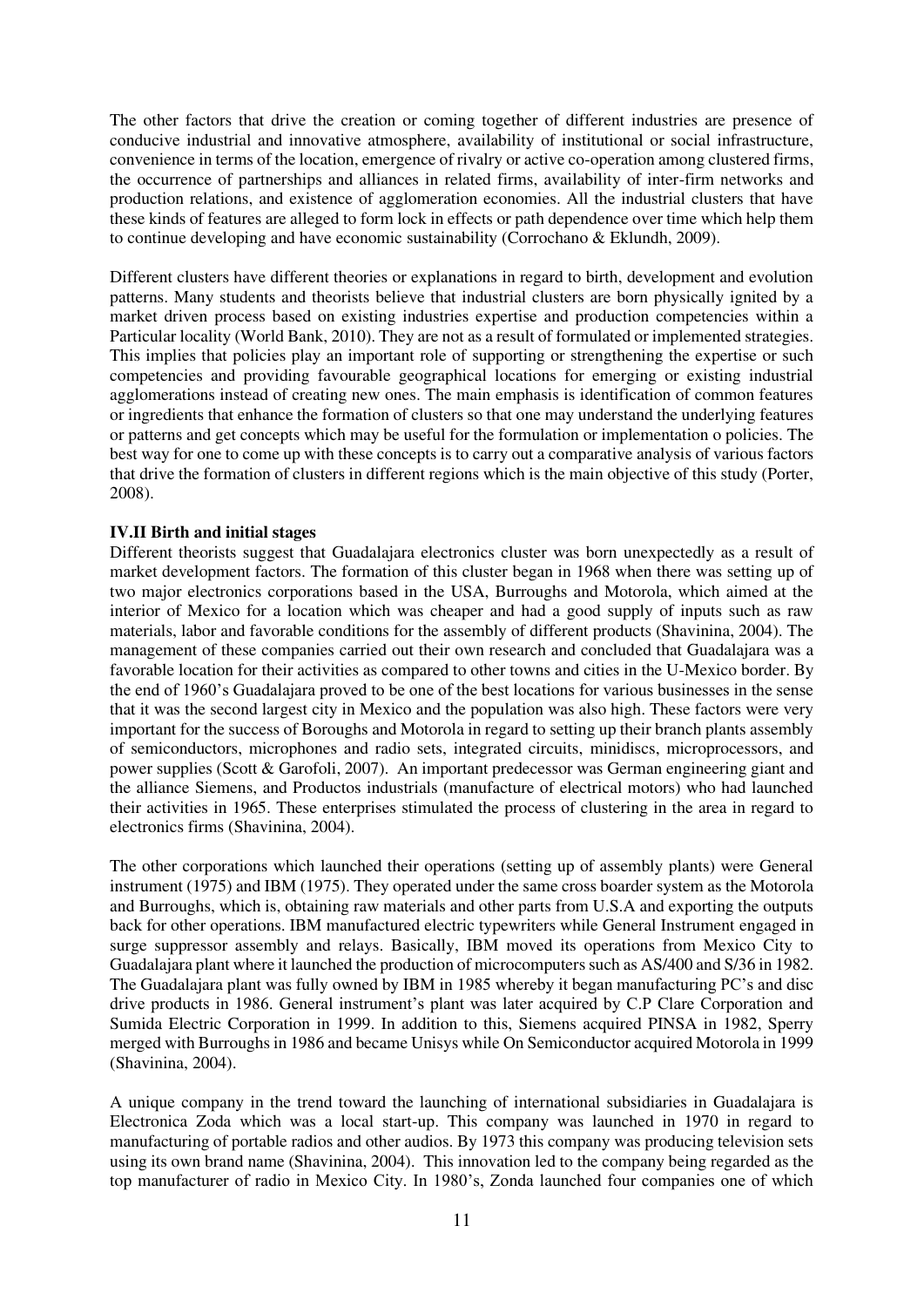(Compumex) was producing PC's in Tijuana. In 1988 it established a new company in Guadalajara which was also manufacturing PC's but importing the main components such as the motherboards form United States and Asia. By 1970's, there were many companies which were operating in Guadalajara, all of them being subsidiaries of multinational companies (apart from Zonda) (Gereffi, 2003; Shavinina, 2004). This circumstance was regarded as a feature of the process of cluster arrangement in Mexico. All these companies led to the building up of external economies of agglomeration in the 1980's.

In addition to this, there was another round in development of new electronics companies in 1990. In this case a mixture of companies were established in this area ranging from joint undertakings, local startups, fully owed foreign subsidiaries and some spin-offs. All these continued to ignite further the process of industrial clustering. In this manner, some characteristics of snowball process of firm creation as in the case of Silicon Valley were displayed in Guadalajara (Gereffi, 2003; Shavinina, 2004). These characteristics included the emergence of research and development and design operations. In the same round (1990), other main electronics original equipment manufacturers emerged. These included the Wang, Tandem, NEC, Hewlett Packard and AT&T, and the Kodak local subsidiary. After ten years, AT&T, Nec, Tandem, and Wang closed down their operations while IBM, Hewlett Packard and Kodak became one of the main anchor or supporting firms of the new electronics cluster in Guadalajara (Shavinina, 2004). Exhibit 3 lists the companies that were setup in the two initial stages in the Cluster development discussed until now. This Exhibit shows the years of founding, the nature and the main initial productions of those firms.

## **IV.III The attack of contract manufacturers (fourth stage)**

In regard to the third stage of development of Mexican Valley (1990), many companies were well established and also performing well. In 1994, the reduction of Mexican complex policies and the signing of NAFTA also ignited the growth of the cluster and created a more favorable environment for foreign direct investment in Mexico. All these led to the emergence of Contract manufacturing activities and growth of manufacturing industries in this location. Afterwards (a few years later), something wrong happened whereby there was invasion of the world's leading contract manufacturers. The huge arrival of CMs was eventually influenced by main electronics original equipment manufacturers and by strong force created in global markets by large expansion in the United States economy in the 1990's. All these aspects led to multinational companies deploying their branch plants abroad (Gallagher & Chudnovsky, 2009; Shavinina, 2004).

The provisions and legal policies of NAFTA had made it easier for Asian and United States to launch their branches in Mexico and supplied different customers in the whole world. The devaluation and falling of Mexican peso in 1994 and 1998 respectively had an effect in the economy of United States in regard to appreciation of the dollar which in turn led to reduction of prices of input and labour (Gereffi, 2003). This favoured various companies in this area by reducing the operation costs. The other factors that favoured US and Asian companies is the geographical location. These republics are close to Guadalajara which implies that they incur less transportation costs when exporting the assembled products back home (Berg & Auer, 2006). At the same time (arrival of CMs), other main manufacturing companies launched their operations in Guadalajara, for example, assemblers of cables, connectors, and other PC makers leading to the merger between Hitachi Global Business Technologies and IBM. The resulting company was named as Hitachi Global Storage Technologies. The infrastructure was set up in El Salto Industrial Corridor (IBM campus) (Shavinina, 2004). All these branches were subsidiaries of multinational original equipment manufacturers except SERIE (local start up) and CUMEX (joint venture). During this period, there was a boom of electronics industry in Guadalajara as a result of arrival (huge) of CMs and the rush of different companies to establish their businesses in that area. This boom continued until 2000 when the economy of United States was in Recession. This led to a decrease in demand for electronics products and collapsing of electronics markets (Corrochano & Eklundh, (2009; Shavinina, 2004).

# **IV.IV Company exit- entry, Mergers and acquisitions**

In year 2000, the Guadalajara city's cluster experienced some changes in the structure due to successive entrance and walking out of foreign branches. In 1990's, Motorola sold its subsidiary to other companies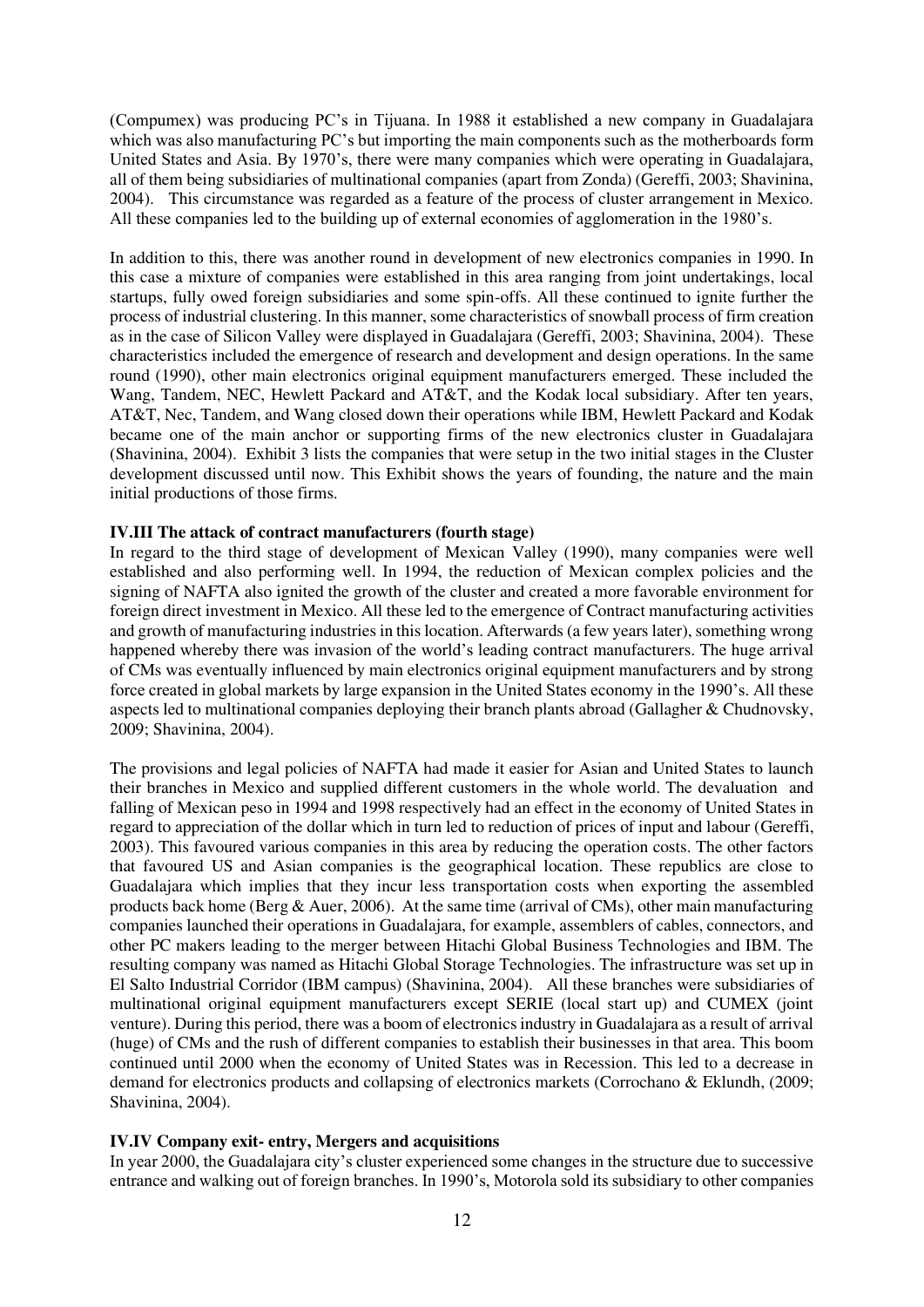(On-semiconductor) and left the place (Fullerton & Schauer, 2001; Shavinina, 2004). In year 2000, Lucent Technologies sold its branch in Guadalajara to V-Tech (Hong-Kong). In the same year V-tech closed down its activities and moved to china. Similarly, NEC closed its branch in El Salto Industrial Corridor. In addition to this, NatSteel branch in Guadalajara was acquired by Solectron while Sanmina merged with SCI systems forming Samina-SCI. Xerox later moved the New York and California operations to Aguascalientes which is managed by Flextronics (2001).

In 2002, the semiconductor Company stopped operating and traded everything with Fracsa, and transferred all the businesses activities to other firms such as Malysia, Seremban, and Arizona. Ultimately, Eker shifted from Saltillo and Coahuila to Yamaver (Fullerton & Schauer, 2001; Shavinina, 2004).

# **IV.V Supply chain management/ Anchor industries (fifth stage)**

When the CMs arrived in Guadalajara, different firms from the spporting companies connected with the cluster. Most of these branches were associated with multinational corporations since most of the local entrepreneurs did not engage in electronics business (mainly operate by global corporations). Due to increase in the number of electronics firms in this area, another group of companies (concerned with supply management and logistics) launched its activities in Mexico together with support industries (Dufey & Ward, 2008). These companies specialized with vendor-managed inventory logistics services and were international. These companies included Emery logistics, Span international, Redwood systems, YCH, iLogistics, Ryder de Mexico, Roadway Express, Bax Global, Modus media International, and Sales Links.

The companies also offered other services such as cross-docking and e-warehousing. Cross-docking was mainly offered by Toyota industry in Tiajin, china (Kuchiki, 2008). Cross-docking is a delivery and shipping service that moves production systems and companies from supply chain to demand chain since the goods arriving in cross-docks in the supply chain are allocated to another point (in advance) such as an airport, or a retailer. This is part of supply chain management which helps different companies to make the best use of their efficiency as they also keep enough inventories to make sure that all unexpected changes of demand of products and services are met in advance. Cross-docking also helps many companies to make the best use of their time when they are moving to the market or reduce the shipment time at the logistics provider's facilities. The efficiency of these systems in developing countries is normally determined by storage and processing facilities and how local customs office operates (Harvie & Lee, 2007; Kuchiki, 2008).

Vendor managed inventory is regarded as a procurement method or an orderly logistics that reduces the time between the point when an order is placed and the time when is effective. This is very important for manufacturers' efficiency and productivity. Vendor managed inventory promotes outsourcing of parts and components also forces the suppliers to move close to the manufacturing premises. This system has been employed in Guadalajara by original equipment manufacturers such as IBM and other companies (Harvie & Lee, 2007; Kuchiki, 2004). There are also other services known as service management inventory which help various companies to procure and have the parts or components in the production line. These services are also known as service maquiladoras. The most common service management providers in Guadalajara are Memec insight and Arrow Dicopel (which also specialise in distribution of semiconductors for the electronics industry. The facilities of Arroe Dicopel are located in Flextronics industrial campus (Harvie & Lee, 2007).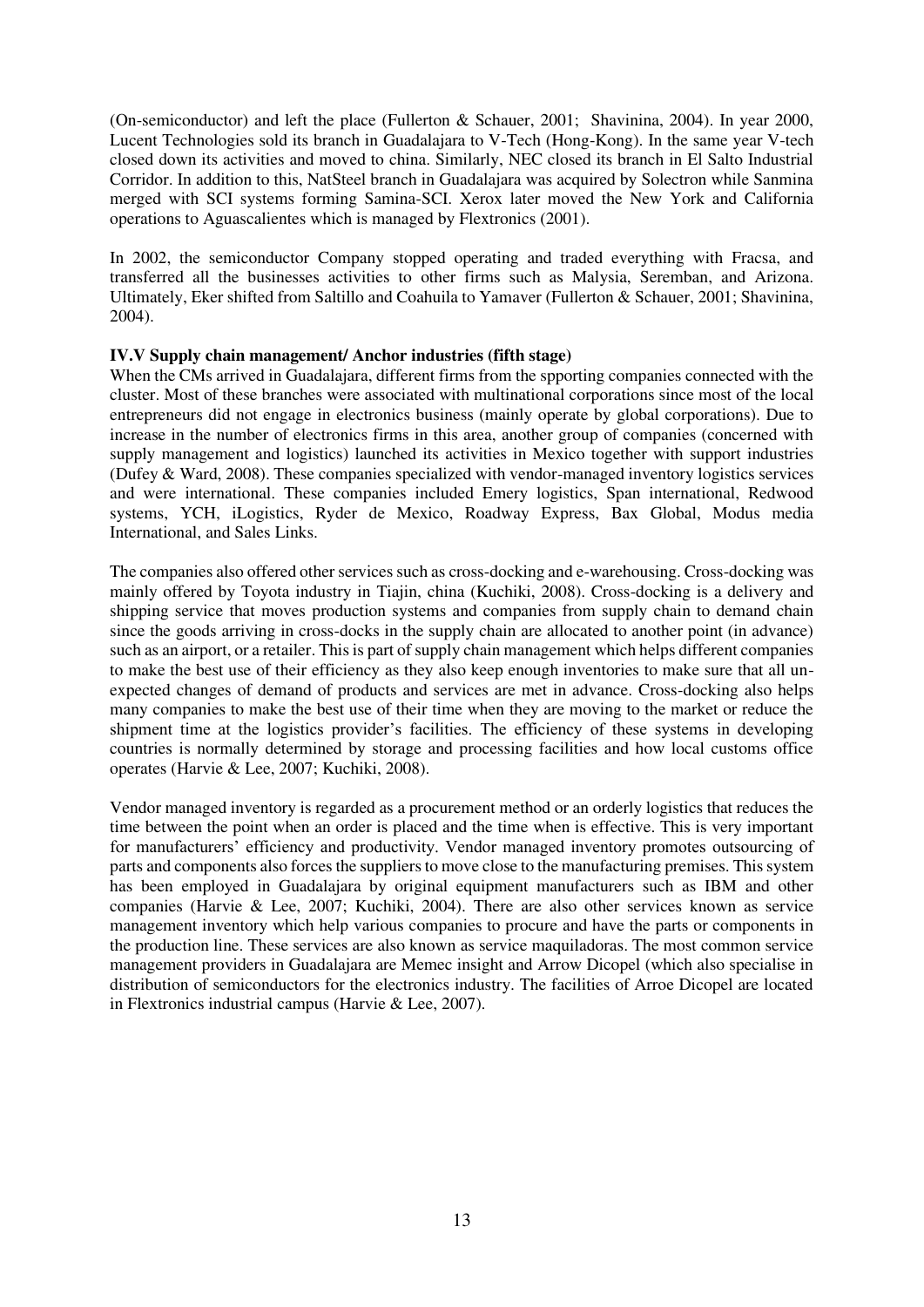| <b>Exhibit 3</b>                                                |
|-----------------------------------------------------------------|
| Guadalajara Electronics Cluster Core Company Setup / Deployment |
| <b>Initial Stages</b>                                           |

| Company                              | Year<br>Established | Character               | Initial Product (s)                          |  |  |
|--------------------------------------|---------------------|-------------------------|----------------------------------------------|--|--|
| <b>First Stage</b>                   |                     |                         |                                              |  |  |
| Siemens de Mexico                    | 1965                | Foreign subsidiary      | Electric motors, contractors & switches      |  |  |
| Motorola                             | 1968                | Joint venture           | Cables, hamesses & power supplies            |  |  |
| Burroughs                            | 1968                | Joint venture           | Semiconductors, radio & microphones          |  |  |
| Electrónica Zonda                    | 1970                | Local start up          | Portable radios & audio system consoles      |  |  |
| General Instrument                   | 1974                | Joint venture           | Relays & surge suppressors                   |  |  |
| <b>IBM</b>                           | 1975                | Joint venture           | Electric typewriters                         |  |  |
|                                      |                     | <b>Second Stage</b>     |                                              |  |  |
| Microton/Info-Espacio                | 1979                | Local start up          | Personal computers & buffers                 |  |  |
| Wind Computers                       | 1981                | Local start up          | Personal computers (PCs)                     |  |  |
| Hewlett-Packard                      | 1982                | Wholly owned subsidiary | Minicomputers                                |  |  |
| Telectra <sup>1</sup>                | 1982                | Joint venture           | Low-tension control devices                  |  |  |
| Kitron                               | 1982                | Local start up          | Digital control instruments                  |  |  |
| Sistemas Delphi                      | 1983                | Spin off                | PC keyboards & Printed circuit boards (PCBs) |  |  |
| Encited <sup>2</sup>                 | 1983                | Spin off/joint venture  | PCBs                                         |  |  |
| Resser                               | 1983                | Local start up          | Electronic alarm systems                     |  |  |
| Poder Digital                        | 1985                | Local start up          | Power supplies                               |  |  |
| Electrónica Pantera                  | 1985                | Spin off                | Cables and harnesses for PCs                 |  |  |
| Cherokee Electrónica                 | 1985                | Joint venture           | Power supplies                               |  |  |
| Tulon de México                      | 1985                | Wholly owned subsidiary | Drills for PCB assembly                      |  |  |
| Shizuki Electronics                  | 1986                | Wholly owned subsidiary | Connectors & moulded capacitors              |  |  |
| Kodak <sup>3</sup>                   | 1986                | Foreign subsidiary      | Floppy disks, harnesses & PCBs               |  |  |
| Wang de México                       | 1986                | Foreign subsidiary      | PCs, minicomputers & phone sets              |  |  |
| Compubur                             | 1986                | Spin off                | <b>PCBs</b>                                  |  |  |
| Tandem Computers                     | 1986                | Foreign subsidiary      | PC assembly                                  |  |  |
|                                      |                     | <b>Third Stage</b>      |                                              |  |  |
| Adelantos de Tecnología <sup>4</sup> | 1987                | Induced location        | <b>PCBs</b>                                  |  |  |
| Logix                                | 1987                | Local firm spin off     | Personal computers                           |  |  |
| Molex                                | 1989                | Wholly owned subsidiary | Cables & connectors                          |  |  |
| Mexaltec (formerly Kitron)           | 1990                | Local venture           | Relays & digital control instruments         |  |  |
| NEC de México                        | 1990                | Joint venture           | Microprocessor-controlled cell phones        |  |  |
| ATT de México                        | 1990                | Wholly owned subsidiary | Phone answering machines                     |  |  |
| Panamericana de                      | 1994                | Joint venture           | n.a.                                         |  |  |
| Tecnología                           |                     |                         |                                              |  |  |
| Circuit Assembly de                  | 1994                | Wholly owned subsidiary | PCBs                                         |  |  |
| México                               |                     |                         |                                              |  |  |
| Computadoras Electron                | 1992-1994           | Local start up          | PCs, printers & other peripherals            |  |  |
| Scale Computers <sup>3</sup>         | 1993-1994           | Local start up          | Personal computers                           |  |  |
| Advanced Electronics                 | 1993-1994           | Local start up          | Personal computers                           |  |  |

Sources: Palacios (1997) and Palacios (2004), updating by the same author up to January 2010

1. Established by Siemens building on SITESA, a company also founded by Siemens in Mexico State

- 2. It was established with 100 per cent local capital but as a Siemens de Mexico subsidiary
- 3. Up to this year the plant produced photographic film
- 4. It was established to supply the local IBM plant, located three kilometres away

5. 100 per cent local capital

Notes: Microton and Wind marketed their PCs with their own brand name

# **IV.VI Research and development companies, design and centers**

Research and development plus design companies launched their operations in Guadalajra in 1980's and have developed together with multinational subsidiaries and the companies which offer procurement service. They started their operations with local companies such as Semiconductor Technology Centre, Resser and research centres , Mexico's National Polytechnic Institute in 1988. Foreign companies such as Hewlett Packard were also performing research and development activities in one of the departments whose aim was to design minicomputer components in Guadalajara. Design and research and development companies continued to expand their operations in 1990's and year 2000 both at local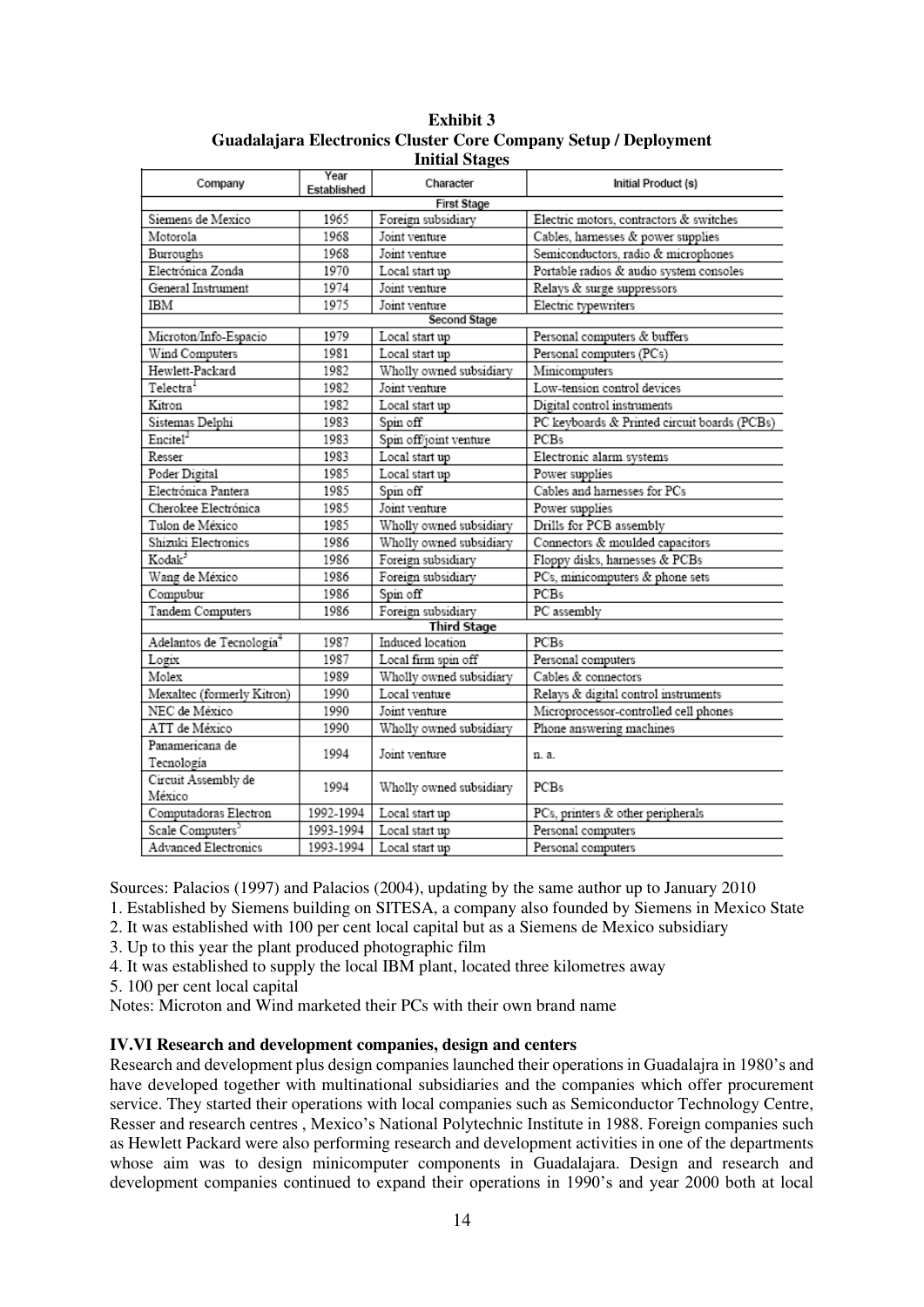companies and foreign subsidiaries (Gibson, Heitor & Yunez, 2005). In year 2004, Intel also established a design center and came up with other plans for developing a business incubator for local start-ups (technology based) in which the incubating firms were provided with capital for their project. This included a payment for advancing CIVESTAV's educational and research facilities together with Flextronics local plants in its pursuit to attract design projects and activities in its buildings (Zapopan). Saxennian (1989) claimed that other companies such Jabil Circuit were also involved in product design and operations. These companies emerged in 1980's with simple branches which (with technological advancement) improved to high-tech manufacturers (Gereffi, 2003).

Design and research capabilities were improved with the opening of Technoplole in Zapopan municipality whose aim was to become the leading firm in Jalisco in regard to science and technology. The supporting companies were Semiconductor Technology centre, Ensenada Centre for Higher Learning and Scientific Reasearch, and CINVESTAV, local branch (project leader). The other companies which were attracted for research were Texas instruments and ST microelectronics as well as design areas of Siemens VDO, Hewlett Packard, IBM and Intel in 2005. The main objective was to attract main semiconductor designers in Technopole by the end of 2010 (Cattaneo, Gerreffi & Staritz, 2010; Shavinina, 2004).

#### **IV.VII The whole process**

The birth of Guadalajara cluster is a complex and a long procedure which extended beyond three decades. This process was launched by two firms which were promoted by the boom of United States economy and the world at large in 1960's. These companies decided to carry out their production operations beyond their boarders to locations which were cheaper (location, raw materials and labour) in order to confront the increased competition in both local and international markets. Through their assessment they decided to move to Mexico since it was the best in terms of cheap labour and convenient location (Cattaneo, Gerreffi & Staritz, 2010; Shavinina, 2004).



*Figure 3.1: factors that led to launching of Guadalajara Electronics cluster (Gallagher & Chudnovsky, 2009; Shavinina, 2004).* 

Figure 3.1 displays the factors that led to the development of Guadalajara electronics cluster. These factors include Mexico closeness to united states, creation of a favourable business environment for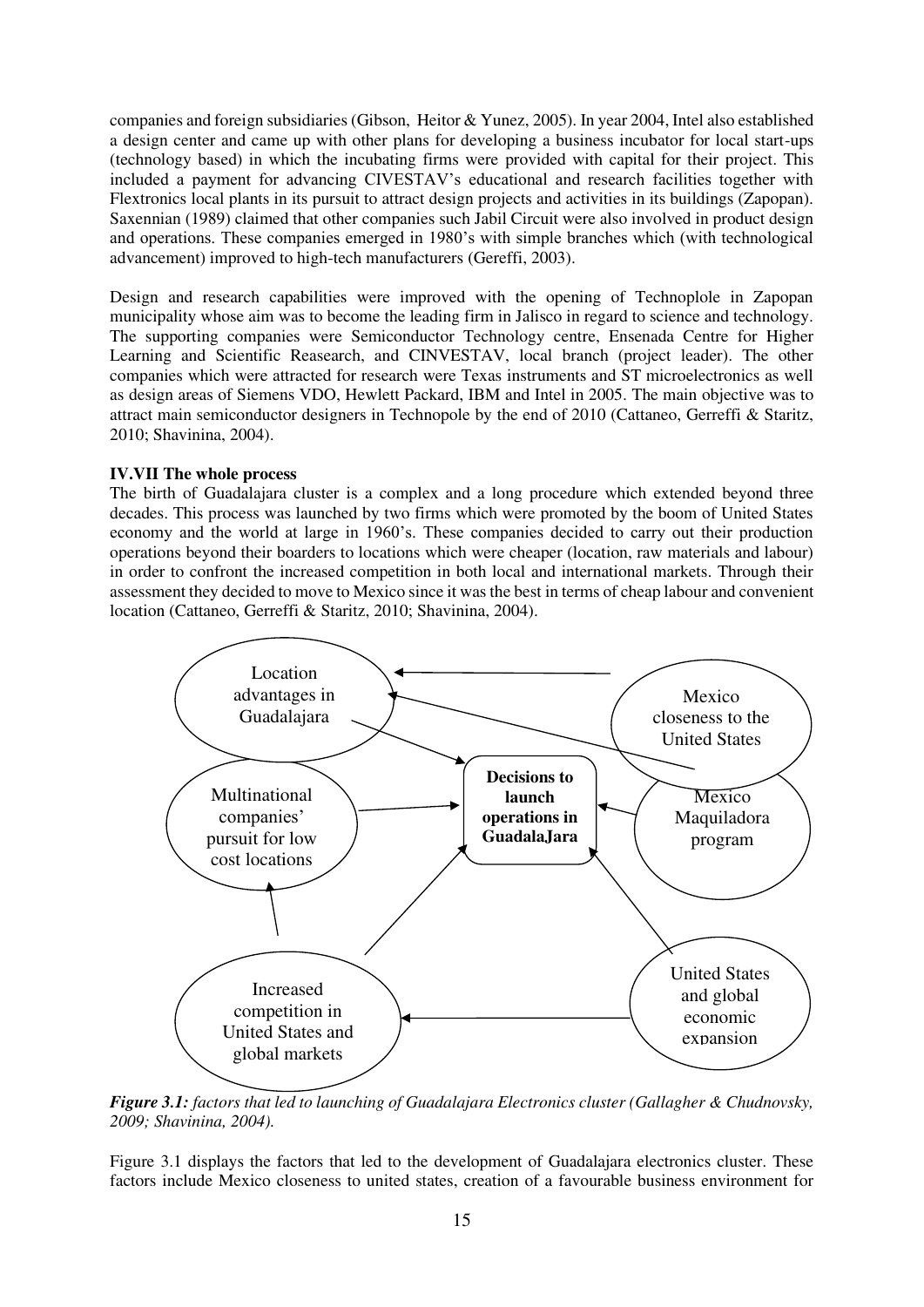foreign direct investment by Maquiladora program, United States boom in the economy, increased competition in the United states and Global markets, locational advantages in Guadalajara, and multinational corporations pursuit for low cost locations (Gallagher & Chudnovsky, 2009; Shavinina, 2004).

The development of Guadalajara electronic cluster was not continuous with exception of Design and research companies which launched their operations after many companies were already established in 10980's. The same case applies to the CMs and logistics and supply chain providers which were established after the main companies were in place. These features support the claim that the developments of industrial clusters have some aspects of sequential pattern. This study (Mexican case) clearly indicates that clusters do not essentially begin from planned complexes as in the case of East Asian prototype. Industrial parks have also contributed in inducement in later stages of the process but not in the initial parts of development (Shavinina, 2004).

In regard to what most theorists suggest, Guadalajara has also been considered to emerge from the onset of coordination, co-operation and collaboration among manufacturing firms and between local and national institutions. The local American Chamber of Commerce played an important role in the beginning of this development by organizing a forum where different company managers met and discussed the common problems and projects in their companies and how to resolve them. These forums also included the industry captains, industry chamber leaders and a community of company managers. This sense of community was an important ingredient in creation of personal and social relationships and community relations which was the foundation for the emergence (Ottaviano & Thisse, 2003).

The other factor which was also important in the initial stages of development was the presence of institutions of higher learning. These included high quality universities, research centers, and technical schools in that location. These institutions provided the engineering and managerial skills which were important for the development of the staff in local companies. The ministry of economy and local managers from CANIETI and CADELEC has been claiming that the higher institutions of learning and research centers have played an important role of supporting and attracting foreign direct investment and supply of adequate talent to foreign and local electronics companies that is crucial for the operations of the branches and offices. In this regard, local universities such as the University of the Valley of Mexico (UVM), National Polytechnic Institute and the Technologic University of Mexico (UNITEC) have launched local branches in different parts of Guadalajara due to high demand of their students in electronics companies (Gereffi, 2003). In addition to this, other local universities have launched new academic programs and research centres to cater for the growing needs in electronics firms. These include the University of Guadalajara, the Guadalajara Campus of the Monetary Institute of Technology and Higher learning, and western institute of technology and higher learning. In this regard, ne may claim that the institutions have created a conducive atmosphere for technological advancement for an electronic cluster to grow in this geographical setting (Buitelaar & Padilla, 2000).

Since 1970's the development of the industrial cluster has led to the flow of external economies due to increase in the number of companies investing in that area. This increase continued in 1990's, where different production links were established giving birth to production and business networks among the clusters. Palacios (2001) claims that, this happened mainly between CMs and other larger original equipment manufacturing companies operating in the area and also between the CMs and their suppliers. In this manner, there was an increase in concentration of interrelated and linked firms in the area and also network externalities, agglomeration and confinement of economies as a result of lock-in effects and path dependence (Corrochano & Eklundh, 2009).

The process has also been activated by foreign infrastructure and acquaintance which has led to Mexico being regarded as the local-plant dominated cluster. This is based on the fact that it lacks important components of a self-sustained cluster as suggested by Miller and Cote (1987). These include an adequate local capacity, a market driven research and development and an entrepreneurial capacity required for sustaining home based companies through start-ups or spin-offs. Some characteristics and elements have nonetheless been created in the area for a self-sustaining cluster. For example, a strong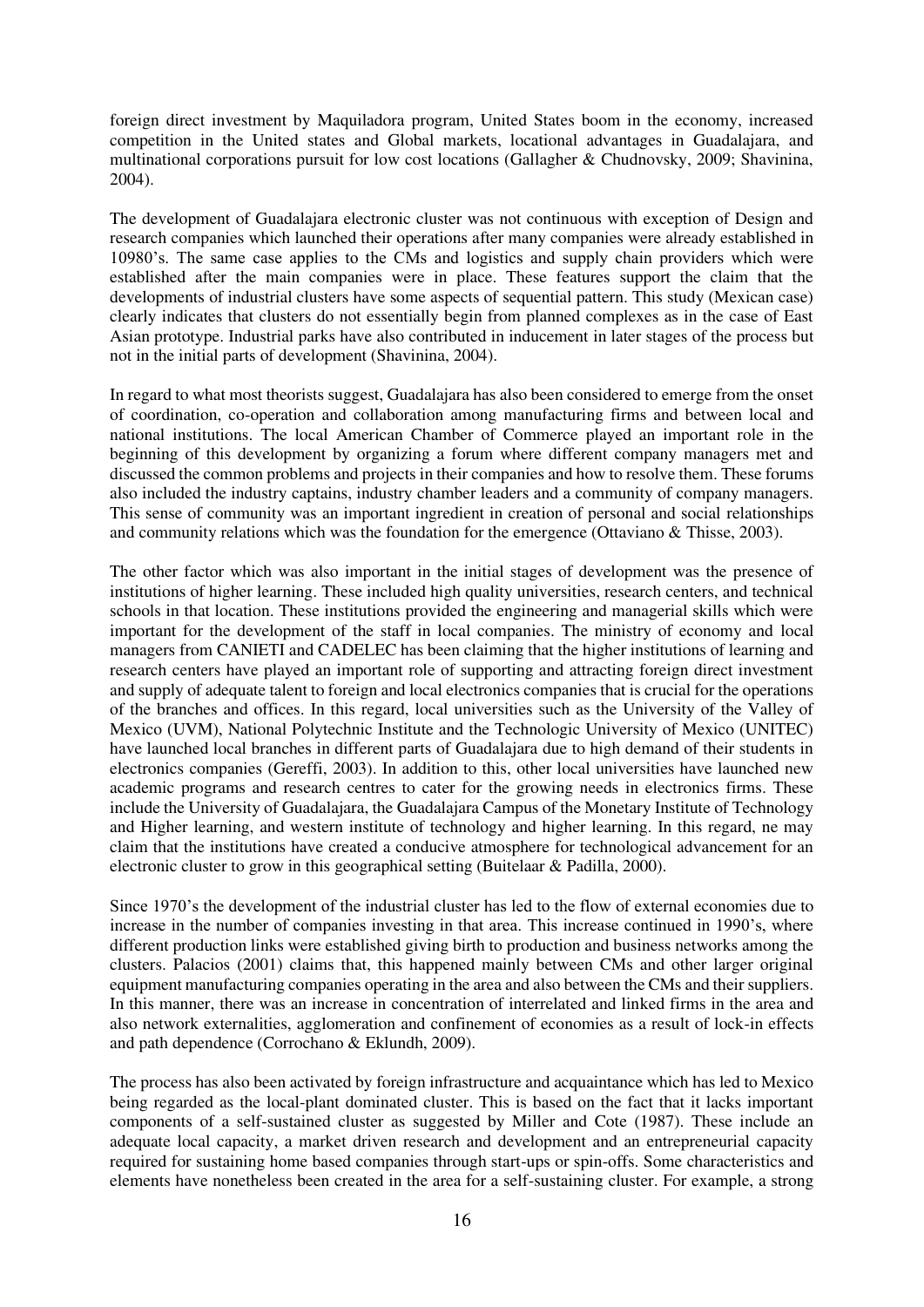business culture and strong management acquaintance of the local engineers and managers acquired when working in various subsidiaries of the various multinational companies which operated in Guadalajara. In addition to this there are physical or industrial infrastructures which were created as a result of these activities plus the social and production networks established among the companies, and the sense of community developed around the electronics cluster (Corrochano & Eklundh, 2009).

## **V. Rising of professional managers in Guadalajara**

Many firms in Guadalajara electronics cluster are associates of multinational companies, but in most cases, they hire local people to fill the managerial positions of various subsidiaries. This implies that these professionals or managers are not the owners of these company as it the case of many local companies or family businesses in developing countries. As in the case of many emerging or developing economies, Mexico used to have three enterprises in the whole economy comprising multinational enterprises, private enterprises, and public enterprises. In (1980-1990), the government reduced the number of public enterprises through privatization and remained with few such as petroleum and electricity (Gereffi, Spener & Bair, 2002). This led to emergence of many private companies which were managed by their owners (including electronics firms) despite the skills or professionalism in different sectors.

As the electronics sectors continued to be high-tech, there was need for the hiring of professional managers for the success of their operations. This was a big obstruction for unprofessional family members to run their companies. Gereffi, Spener and Bair, 2002 add that many companies hired professional local managers since they were able to adapt to changes in the electronics sector (environment). Based on the fact that many local professionals or managers had a lot of expertise in electronics, many multinational corporations hired them whenever new engineering skills or expertise in manufacturing of new products was needed. Currently, the Guadalajara electronics sector has continued to nurture or retain local professional managers who are very experienced in engineering, flexible to production of new products and well trained to cope with local employees.

#### **V.I Business association and local professional managers**

Many professional managers (local) in Guadalajara cluster use their expertise and business networks to run, direct and promote industrial development. They run the electronics company together as clubs in coordination with top leaders in the government if they would want some favours. These companies tend to network with business associations due to the political structure of the republic. These associations are very important in the sense that they help the companies to register with Mexican Enterprise Information System which is a must and should be through business association defacto. This leads to business associations being regarded as interest groups (Gereffi, Spener & Bair, 2002). The same case applies to electronics firms in Guadalajara cluster which associate with Delegation of the Occidental Region of the National Chamber of Electronics or Canieti-Occidente as interest groups. They also coordinate the firms within the sector. One of the main elements of these sectors is that managers are the main members of business associations. Since many multinational companies in electronics also use the local managers for these associations. The local professional mangers help the companies in investment of their assets in different industries. Sometimes the local managers may have their own interest of receiving benefits from coordinating actions but they end up promoting their own clusters or efficiency of subsidiaries. If there are multilayered clusters, there is increase in efficiency of management (inventory) due to external economies. This is the reason why the international trends of electronics favour multilayered clusters or sectors. This applies to Guadalajara electronics sector where local professionals relate or co-operate with each other to promote the cluster. For example, they jointly invite suppliers to Guadalajara from other countries and promote joint sub-industries such as design centres and software's through business associations (Gereffi, Spener & Bair, 2002; Therin, 2007).

Other business associations as help in promotion of parallel incorporation with government institutions. The National association of electronics also helps different regional delegations to carry out their own independent mission and function. Each delegation helps its own members in coordination efforts in different geographical settings (Gereffi, Spener & Bair, 2002).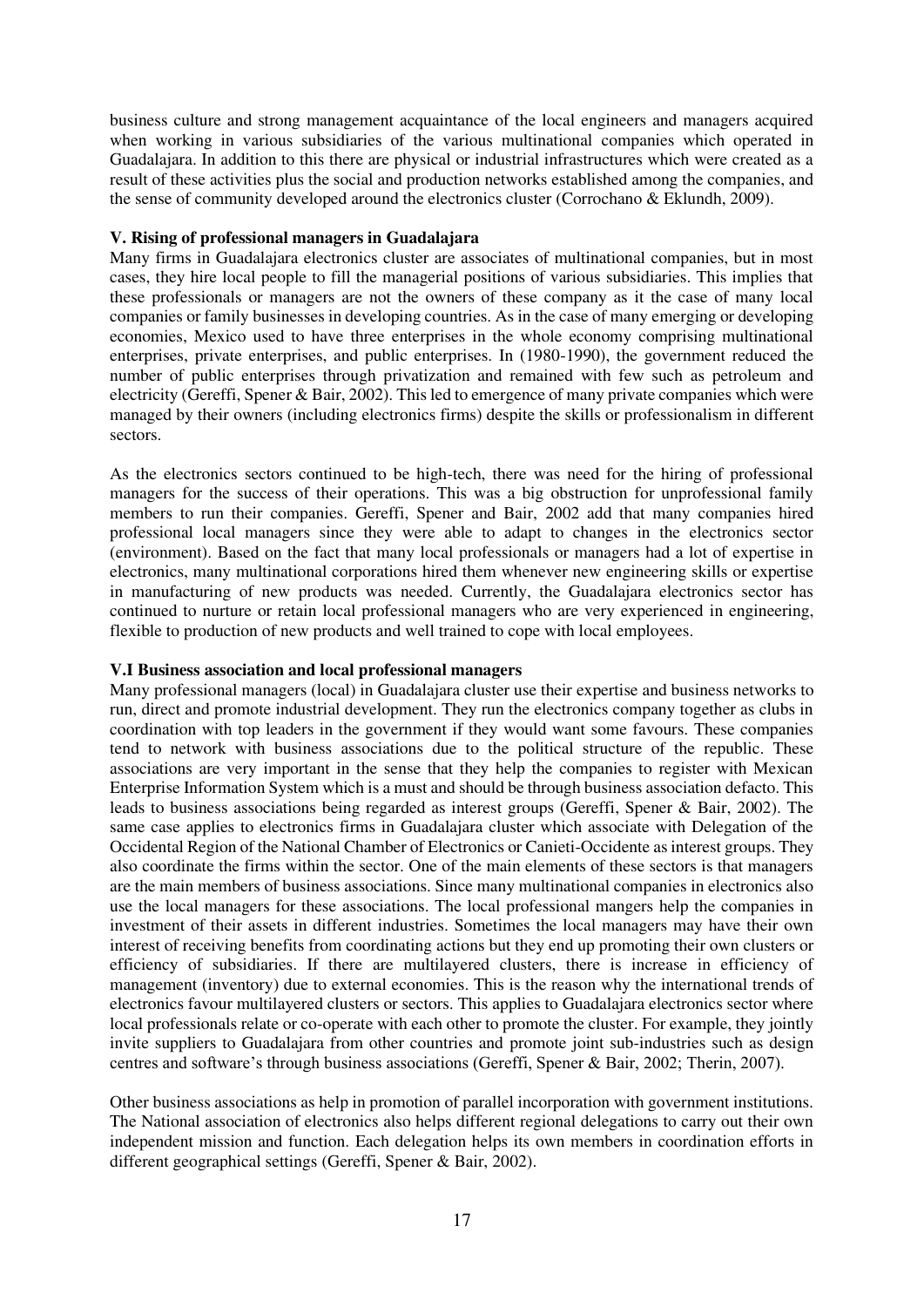# **V.II Spin-offs of different organizations (specialized ones)**

When there is a swift growth in electronics cluster in Guadalajara, local managers recognize that there is need for an increase in local supplies to meet the needs of the businesses and reduce manufacturing costs. This objective is in conformity with the interests of the mangers as both the leaders of their organizations and as members of business associations. Given that, local suppliers are given contracts for their operations, they do not supply on one company. Based on this factor, it is the responsibility of local professional managers in organizing the local supplier market (Gereffi, 2003). In 1990, the vice president of CANIETI had an interest of restructuring the local supplier development. In his pursuit for this initiative, he was faced with increased demand of supplying different products. What he did is that he decided to spin-off these activities into a separate or a different entity (Dufey, Gran & Ward, 2008).

Sergeant and Matthews (2003) claim that this is how Electronics Productive Chain (civil association) or CADELEC emerged in 1998 with assistance of the United Nations development program, the state government, and a technology-transfer oriented foundation. Through close relation with CADELEC, Canieti-Occidente is able to maintain a good coordination (sector wide) while still delegating some activities and maintaining good relations. CADELEC plays an important role of attracting local suppliers to various companies. It makes analysis in regard to the various supply needs of the host companies and maintains a data base of this information for future use. CADELEC also carry out research and sells this data to local suppliers. In other instances, it conducts a survey of the required products and distributes them to certain companies.

In regard to the market research and surveys, CADELEC prepares a report on a particular product market. This report is used in analysing the overall demand of the Guadalajara cluster for the possible suppliers (supply side) or possible demands (BCs and CEMs). In 2002, various professional mangers realized that the reports prepared by CADELEC were not enough for their operations and that manufacturing was not enough to bring together the electronics business. Therefore, they decided to participate in a research tour organized in Ireland, India, and Canada. Once they were though with this tour, they decided to promote local research and development such as development or design of software and hardware. This led to the birth of Jalisco Information Technology Institute with the support of the state government (Dufey, Gran & Ward, 2008; Gereffi, 2003).

# **V.III Cluster development after 2000): Crisis of Mexican valley**

Since the year 2000, Guadalajara cluster has been faced with numerous challenges. These includes the termination of exchange rate appreciation due to the recovery of Mexican republic, the end of information technology bubble in the United States, the termination of Maquiladora arrangement (2000) and emergence of china as the main competitor (Hufbauer & Schott, 2005).

The termination of the Maquiladora arrangement imposed on producing companies in Mexico's standard tariff system in 2001, where the companies were required to pay tariffs on non-Nafta Input imports on Mexican Value added, this was very important for Guadalajara electronics industry in the sense that 90 percent of the total parts were imported from outside (non-NAFTA) countries. There important aspect was that the cost of human resources in manufacturing firms was very low. The combination of these factors placed CEMs in a risky position. This implies that the location benefit of Guadalajara is also at a risk depending on the tariff rates that Mexico imposes on imported components. This led to the government introducing another tariff-reducing scheme PROSEC) to reverse the problem (Hufbauer & Schott, 2005; Therin, 2007).

After 2000, some factories closed their operations and moved with their equipment. One of the reasons for this case was that it was cheaper for CEMs to move their equipment from Mexico to other countries than imports. Secondly, the economy of Mexico recovered gradually, leading to the appreciation of exchange rates (hence making Mexico un-conducive for production). The other reason was the burst of the information technology bubble in the United States and the downtown which reduced the demand for electronic products. Lastly, there was emergence of China as the main competitor of electronic products which changed the location of production globally. These factors led to the decline of exports as from year 2001 (Therin, 2007).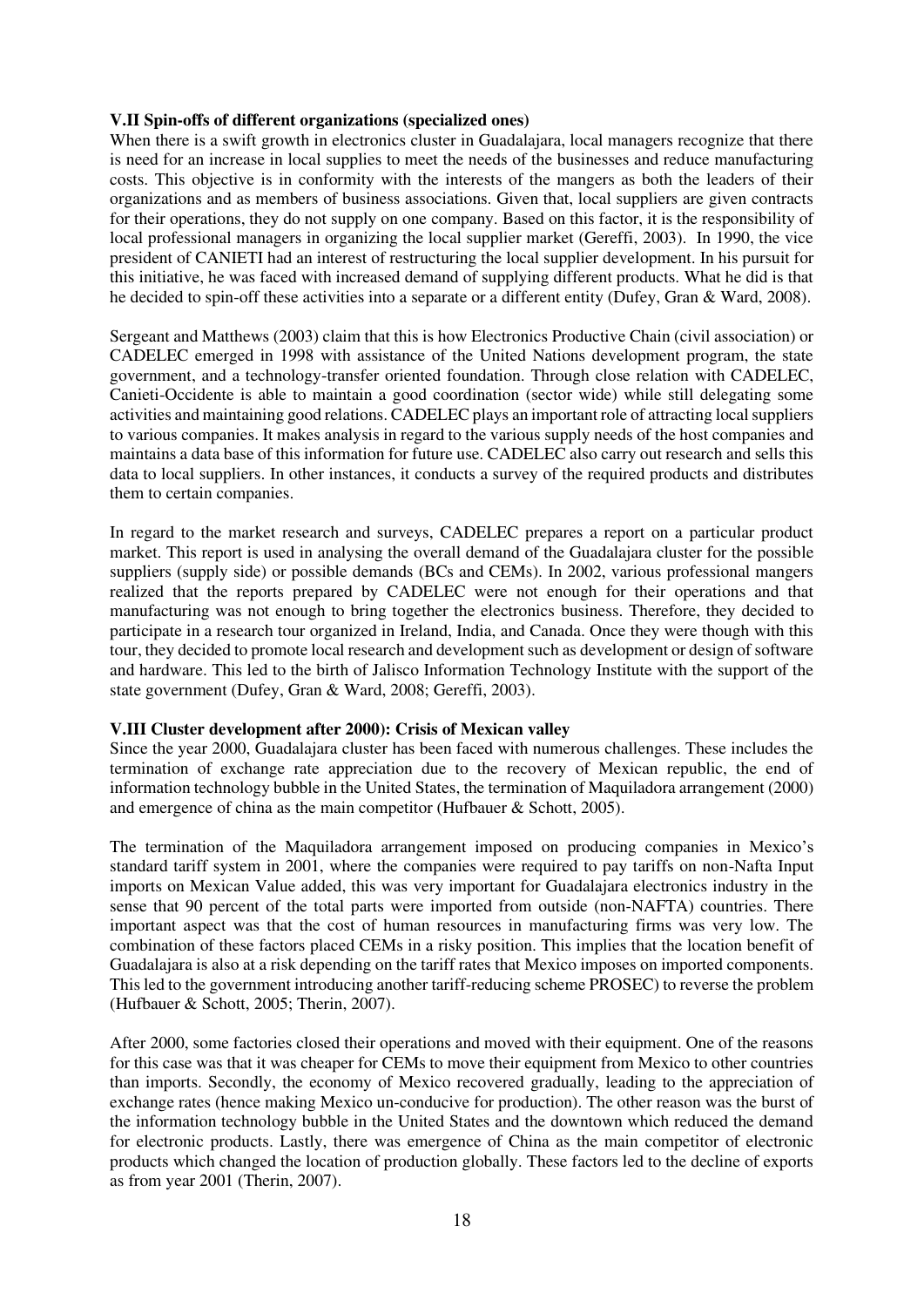## **V.IV Performance**

In the recent past, the performance of Guadalajara in regard to electronics exports has been growing. In year 2008 and 2009, Jalisco exported 27.1 billion dollars of electronics products of which 16.1 billion were from Guadalajara. This implies that there is a high growth of electronics industries in this area. The sector also improved in terms of employments (10%) where the number of employees increased to 78500 people (Cadelec, 2009). The cluster has also recovered from internet bubble which started from 2004, doubled in year 2005 and 2006 reaching an optimum of 375 dollars. In regard to cluster composition, the cluster is well developed with various anchor companies all along the value chain. There are over 380 suppliers of various products including 25 plastics and thermoplastics manufacturers, 17 label and manual printers, 10 cable companies, and 41 metal stamping firms. The cluster is also supported by different information technology and software companies, for example, 16 outsourcing companies and many software technology incubators. In addition to this, there are over 39 new research, design, and development centers. There are also 12 original equipment manufacturers (which buy products from contract manufacturers and sell them under their own intellectual property. They also carry out distribution and marketing activities, among them, Kodak, HP, and IBM (Gallagher& Chudnovsky, 2009; Hufbauer & Schott, 2005; Therin, 2007).

The major problem which is affecting the economy is that, many companies have relocated to china which has related advantages like the ones in Mexico, for example, cheap labor, geographical proximity, and availability of cheap production inputs. This has led to local managers coming up with a concept of production of value added goods, hiring of software engineers and establishment of more research centers. Many of the brand companies are now upgrading their technology and manufacturing other new products such as auto parts, aircraft components, and medical equipment (Cattaneo, Gerreffi & Staritz 2010; Therin, 2007).

The main important feature which is showing up in Guadalajara electronic cluster is the changing of roles or economic activities of local firms. These companies used to specialize with indirect services such as packaging but they are now been involved in other activities such as supplies. This implies that the cluster is not only supplied by local capital but also by its own human resources (Cattaneo, Gerreffi & Staritz 2010; Gallagher& Chudnovsky, 2009; Hufbauer & Schott, 2005; Therin, 2007, Ali and Rehman, 2015, Ali and Khalil, 2014, Ali, 2015, Ali, 2011, Ali and Chani, 2013).

# **VI. Conclusion and Policy Implications**

The study of the case of Guadalajara verifies that different clusters have their own explanations in regard to their emergence which is specific and unique to different circumstances and geographical locations. The electronic cluster described by Kuchiti and Tsuji (2008) in regard to Asian countries has different aspects from the one displayed in the Mexican city. This model displays the elements of cluster formation in developing countries, which are core firm dominated industrial clusters based on foreign countries. This only considers the conception and the initial stage of the process. The description of other stages of growth and development in the Mexican city helps one to distinguish between anchor firms and seminal firms which help in understanding how clusters are created (general) based on the fact that seminal firms are not essentially supporting firms and supporting firms may not be described as seminal firms.

In contrast to the Asian countries, the development of Guadalajara industrial electronics cluster has never been sequential or linear. As an alternative the cluster has been divided into various branches or cases which have extended in different periods. This element has not been considered in East Asian models, the clusters consists of all the supporting and directing institutions and organizations that contribute in the process rather than only a set of manufacturing companies and associated suppliers. The significance of this scenario or this concept is that the analysis and formulation of cluster policies should not only focus on the main companies that constitute the cluster but also all other actors and constituents that form an industrial agglomeration if one would want to come up with a term industrial cluster. This implies that it is all co-operations, networks, or collaborations that form the foundation of cluster formations (Kuchiti, 2004, Therin, 2007, Haider and Ali, 2015). The case of Guadalajara also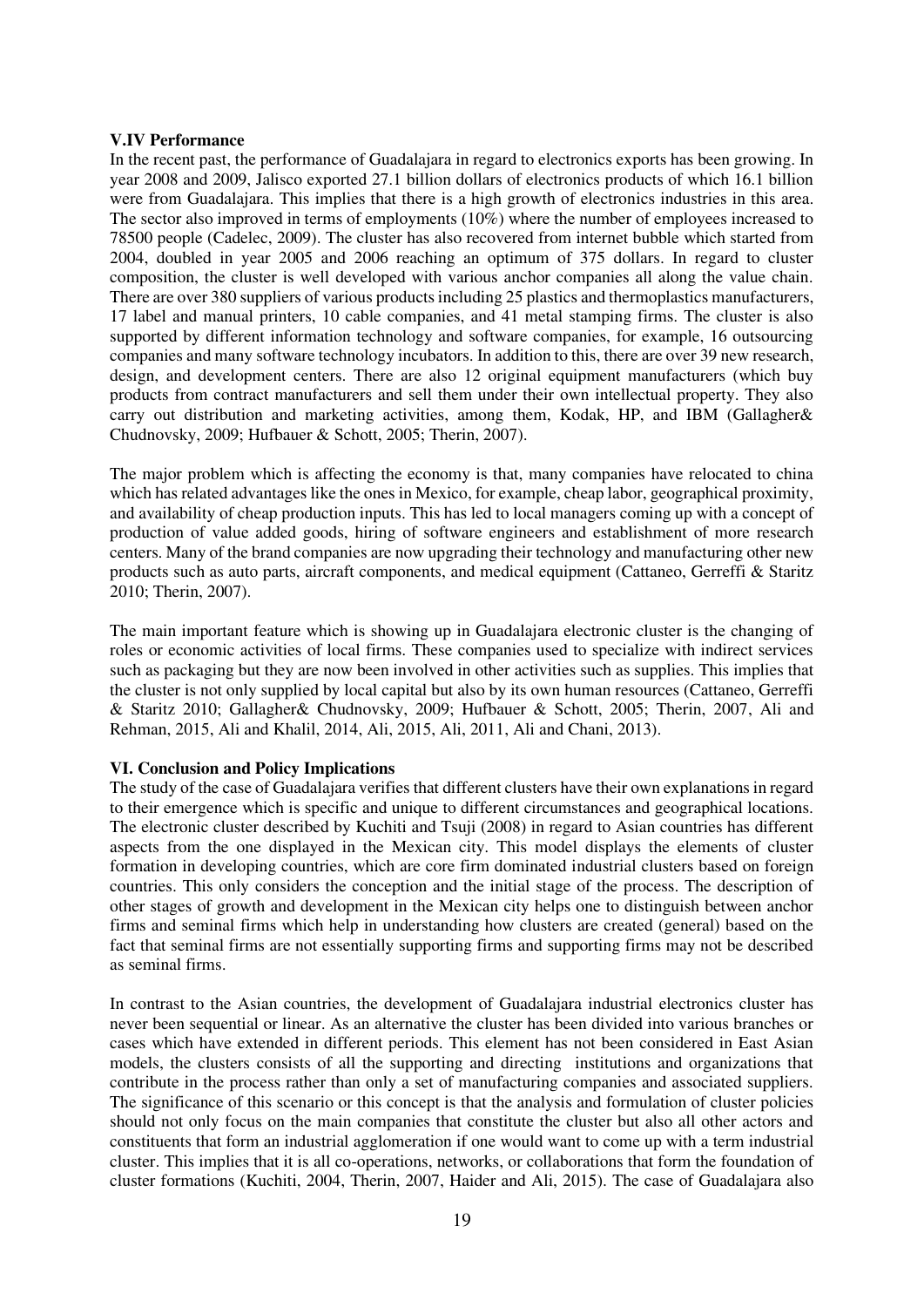confirms that it is important for one to differentiate between domestic and foreign companies, based on the fact that they have different perspectives, behaviours, and expectations which influence the way they develop if they are to become members of an industrial cluster. Moreover, they may differ significantly depending on their geographical setting (original countries) and he parental firms. This would in turn influence the way they would market their products and the locations where they would outsource their materials as well as their functional and corporate character (Kuchiti & tsuji, 2008).

The case of Guadalajara's electronics illustrates clearly how a country can capture foreign direct investment as suggested by Campos and Kinoshita (2003) who posit that different republics choose their investment locations based on the availability of cheap labor, location, large domestic market, availability of skilled labor, adequate physical infrastructure, closeness to large markets, existence of supporting domestic institutions, a conducive business environment and a large stream of agglomeration economies, which are just the main elements of Mexican city. Furthermore, Guadalajara is regarded as a unique case of branch-plant dominated industrial cluster based on the fact that the region is dominated by subsidiaries of multinational companies. This implies that it is consistent with Rugman and Verbeke (2002) but partially in regard to the suggestion that foreign direct investment result in core-firm dominated, uneven clusters where a subsidiary of Multinational Corporations happens to the cluster's supporter or winner. This is on the dot with the case of Toyota's cluster in Tianjin as claimed by Kuchiki and Tsuji (2008).

The case of Guadalajara is regarded as archetypal case in point of a small production system as claimed by Hayter (1997) based on the fact that its multinational subsidiaries are active constituents of immediate global manufacturing networks which are employed in many geographical settings globally. These subsidiaries operate beside cross-continental or cross-border supply chains in regard to whether the present firms are in United States, Europe, or Asia Pacific. Even though multinational companies may play an important role of speeding up the processes of development of regional industries in their initial stages, many theorists and strategists correspond that, the subsidiaries tend to form limited networks with local economic setting, in order that local and regional economies can become branch-plant dominated truncated manufacturing structures. Miller and Cote (1987) claim that branch plants would not always lead to formation of self- sustained clusters (clusters capable of gaining different technological infrastructure and creating the agglomeration economies which would raise the local rates of business development). Porter (2008) suggests that republics that come up with polices that support home grown companies or indigenous companies perform well but those countries which come up with strategies or policies that solely support foreign countries are doomed since they will always remain as factor driven economies. In addition to this, Porter, (2008) claims that the notion of subsidiaries based on multinational corporations' is okay for developing countries but at the end of it all, the focus should shift to home-grown companies.

The case of Guadalajara illustrates that foreign direct investment-led clusters in developing countries are susceptible to external risks as in the case of the crash of electronics industry which happened in Jalisco. This was as a result of economic recession of United States in 2001 to year 2003 (Porter, 2008). This fall led to relocation to China of many businesses and plants which were operating in Guadalajara, even though this led to the upgrading of industries into high value added operation (high mix-low volume production model). This upgrading led to major changes in the strategies of parent firms in regard to allocation of projects, products and the way they operate in different regions. Nevertheless, there are policies that were raised by various local managers of various companies in Guadalajara in regard to upgrading electronics cluster community of home-grown companies such as the CANIETI, CADELEC, SEPROE, and COECYT (Cattaneo, Gerreffi & Staritz, 2010).

One of the main features of Guadalajara electronics which helps it from adverse effects of global forces is that it comprises many sectors as well as professionals (known students) of clusters in different sectors as claimed by Rosenfeld (1997) and Doeringer and Terkla (1995). In addition to this, the availability of various companies in various sectors help the country to withstand the downtowns in the economic cycle.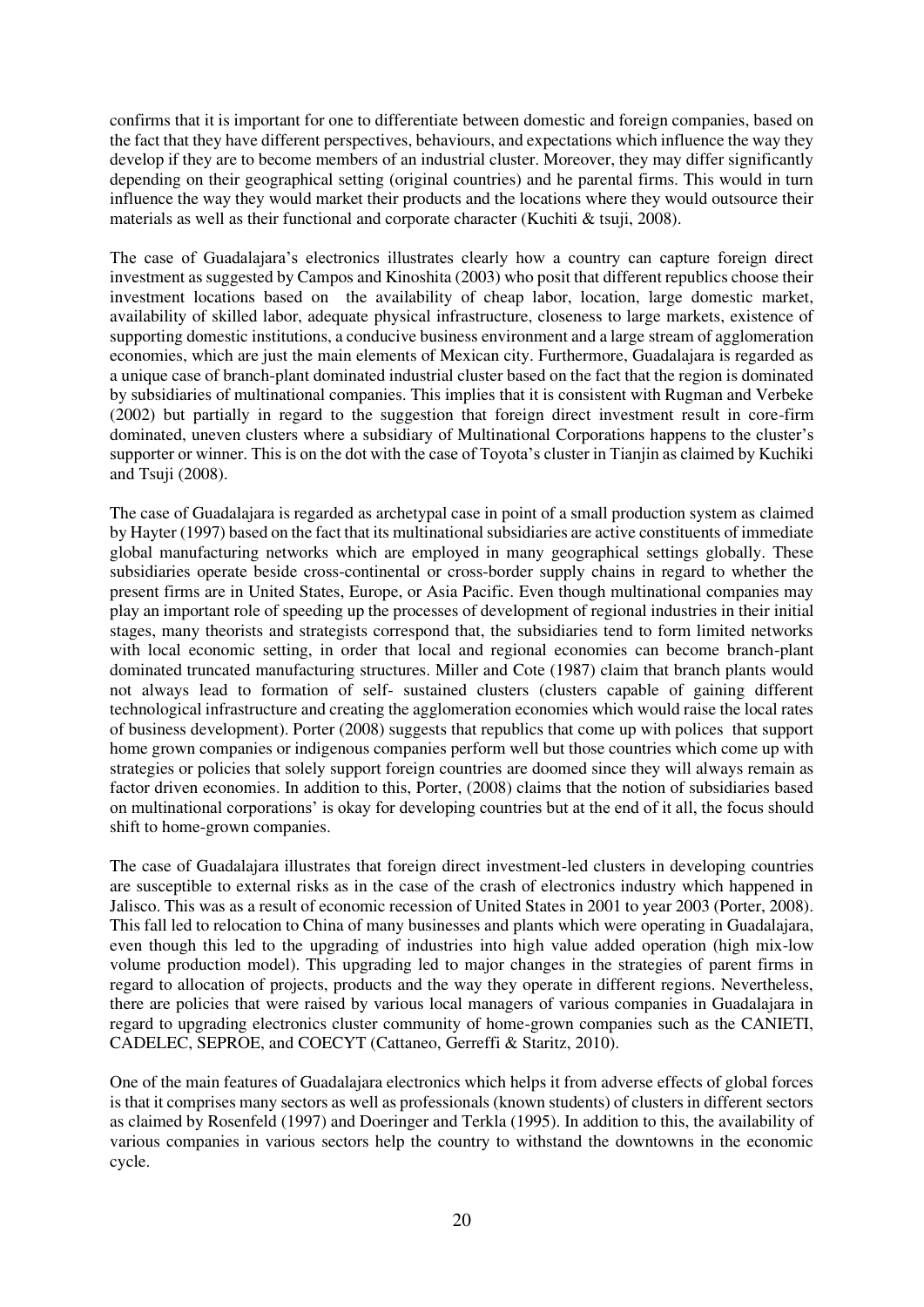The Mexican Silicon Valley also bears the elements of Isardian industrial complexes, Porterian industrial clusters, Marshallian industrial clusters, Asian export processing zones, and castellian technopoles, thus, illustrating the overlapping existing among the main ideas that describe the main local industrial formations. However Guadalajara industrial cluster has a high chance of being self-sustained as suggested by Porter (2008) and Maskell (2001) who claim that a cluster which is well defined and located in a good geographical local setting or social and economic setting is capable of generating indigenous businesses hence becoming self-sustained.

The knowledge gained in discussion and analysis of the characteristics' of the Mexican Silicon Valley can help one to criticize various theorists or strategists in regard to the various notions that they have brought forward in regard to policy making and various theoretical frameworks regarding industrial clusters. For example, one may argue that Porters theory of industrial clusters in developing countries should be revised if it would help these economies to be self-sustained. Moreover, Bergman and Fesser (1999) and Cattaneo, Gerreffi and Staritz (2010) suggest that industrial clusters do not have characteristics similar to Porters model. The important element which should be put forward in any theory is the creation and development of local entrepreneurship to enhance the creation of home-grown businesses. Similarly, one should always understand that there are clear differences in regard to the clusters formed by domestic or foreign industries, among them, the differences in interests, behaviour, and objectives.

# **VI.I Proposed Suggestions/ Analysis**

There are different guidelines or suggestions which may be derived from the various discussions in regard to Mexican Valley. These guiding principles may be useful in development of policies for cluster development. When one is coming up with these policies, he or she should consider various principles. For example, clusters should not be created completely anew in the sense that industrial agglomerations are believed to emerge naturally or spontaneously and should only be guided, directed or nurtured. Longlasting and effective formations cannot be duplicated but only copied or imitated. Lastly, cluster formations should be created based on already existing clusters/formations, otherwise, they should build on developing or emerging clusters in urban areas (World Bank, 2010).

The initial step in cluster formations is definitions of the objectives and the overall goals of the initiatives. Once the goals and objectives have been defined, the overall strategy should be formulated and action plans indicated. In regard to strategy formulation, the clusters to be promoted should be defined together with the industry sectors in which the firms are to operate. This implies that there is need for the definition of whether there is creation of new firms by local entrepreneurs, or development of new firms by local firms. The other aspects to be considered are whether there is relocation of existing plants by local companies or deployment of new plants by outside firms (Porter, 2008; World Bank, 2010).

The next step is decision in regard to the size, origin, and the type of sector in which the cluster members would be based on. It should be clear whether the goal whether the aim is to promote branch plant dominated clusters or home-based clusters. One should then decide whether the main objective is to come up with core-firm dominated asymmetrical clusters or Porter like clusters. One should decide whether the core-firm dominated asymmetrical clusters should be a multiple sector or single sector clusters. The next step is the definition of the time dimension of the strategy which involves the development of the sequence of operation and the decision on whether to promote branch plants for a while and then move to home grown firms, decision on whether to promote branch plants for ever, decisions on whether to promote branch plants mixed with international corporations subsidiaries continuously, or the decision on whether to promote branch plants mixed with multinational corporations subsidiaries for some time then move to home-grown firms, or decisions to promote homegrown corporations forever. Once all these aspects are defined, the processes of cluster formation may be followed which mat emphasize on the possibility of promoting new clusters, development of emerging or existing clusters, or development of the whole regions and societies through development of industrial clusters (Corrochano & Eklundh, 2009; Therin, 2007; Porter, 2008). The procedure involves the development or improvement of efficient urban infrastructure, (telecommunication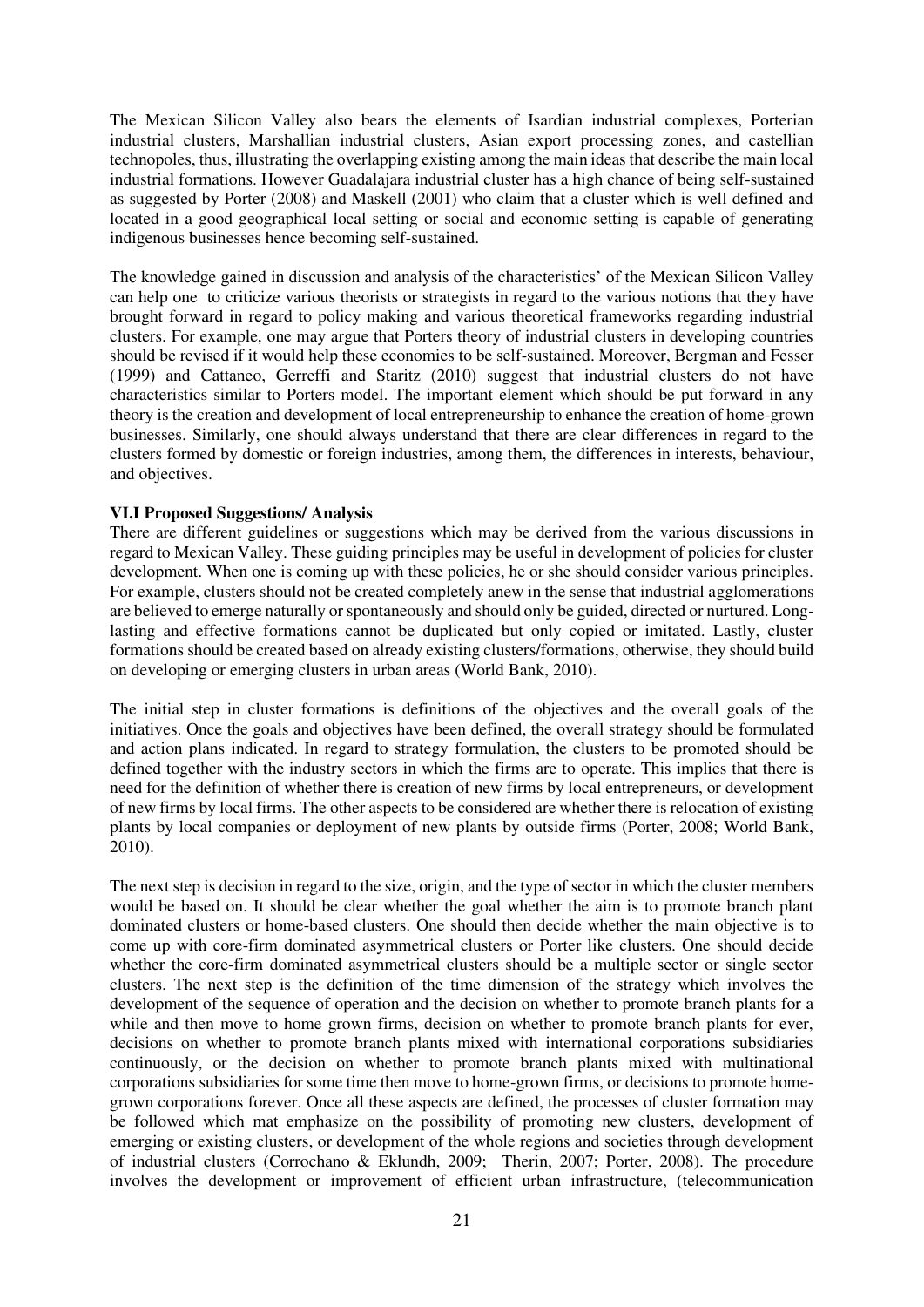networks, urban public services, freeways), one should ensure that there is well-organized customs administrative services and local facilities, build a good/strong education infrastructure plus research centres and development facilities, build enough industrial infrastructure (industrial urban zones and estates), campaign for and establish effective trade administration which would facilitate and support imports and exports (free trade zones and export processing zones), campaign for and organize a public (municipal, state, federal) incentives or inducement policy framework and programs for different industries, establish venture capital finances and companies to supply the start-ups or spin off ventures, commence on aggressive promotion campaign and business undertaking with delegation from the government and different organizations to inform the world about the need for cluster development which would involve local and foreign original equipment manufacturers and the suppliers to target a specific area (a metropolitan, town or a city), create industrial associations and chambers to support, direct, represent and extend the interests of clustered firms, and generate conducive environment for entrepreneurship and local business formation. Lastly, one should start on aggressive promotion campaigns and business tasks to attract supply-chain and logistics management companies which supply the required materials to the cluster companies (Cattaneo, Gerreffi & Staritz, 2010; Porter, 2008).

This procedure would be adopted by various countries depending on the level of development, cultural, social, economic, and geographical features. The components may also vary from one case to another but not to a great extent. One may also employ various steps at the same time depending on time, availability of resources and other factors to be considered when the initiative is undertaken. One should also understand that policies are very important in development of local industrial agglomerations in regard to promotion, support, enticement, guidance and encouragement. However, the end results are determined by the market factors (Porter, 2008; World Bank).

#### **References**

- Ali, A. (2011). Disaggregated import demand functions of Pakistan; An empirical Analysis. M-Phil Thesis, NCBA&E, Lahore, Pakistan, 1-70.
- Ali, A. (2015). *The impact of macroeconomic instability on social progress: an empirical analysis of Pakistan*. (Doctoral dissertation, National College of Business Administration & Economics Lahore).
- Ali, A., & Ahmad, K. (2014). The Impact of Socio-Economic Factors on Life Expectancy in Sultanate of Oman: An Empirical Analysis. *Middle-East Journal of Scientific Research*, 22(2), 218- 224.
- Ali, A., & Chani, M. I. (2013). Disaggregated Import Demand Function: A Case Study of Pakistan. *International Journal of Economics and Empirical Research (IJEER)*, 1(1), 1-14.
- Ali, A., & Rehman, H. U. (2015). Macroeconomic instability and its impact on the gross domestic product: an empirical analysis of Pakistan. *Pakistan Economic and Social Review*, 285-316.
- Bergman, E., & Feser, E. J. (1999). Industrial and Regional Clusters: Concepts and comparative applications. West Virginia: Regional Research Institute.
- Buitelaar, R., & Padilla, P. (2000). Maquilla, economic reform and corporate strategies. *World development*, 28 (9), 1627-1642.
- Cadelec, (2009). Desarrollo de Proveedores para la Industria Electrónica de Jalisco, PowerPoint presentation for investors, Guadalajara, Mexico.
- Cooke, P. (2001). Regional innovation systems, and knowledge economy. *Industrial and corporate change,* 10(4), 945-974*.*
- Doeringer, P. B., & Tekla, D. G. (1995). Business strategy and cross-industry clusters. *Economic Development Quarterly*, 9, 225-237.
- Dufey, A., Gran, M. G., & Ward, H. (2008). Responsible enterprise, foreign district investment and investment promotion: Key issues in attracting investment for sustainable development. London: International institute for environment and development.
- Economics, S. O. (2014). Pro Mexico: trade and Investment. Jalisco: Estados Unidos Mexicanos.
- Eduardo, B. (2009). *Progress in Pattern Recognition, Image Analysis, Computer Vision, and Applications.* New York: Springer.
- Fujita, M., & Thisse, F. (2002). Economics of agglomeration. Cambridge: Cambridge University Press.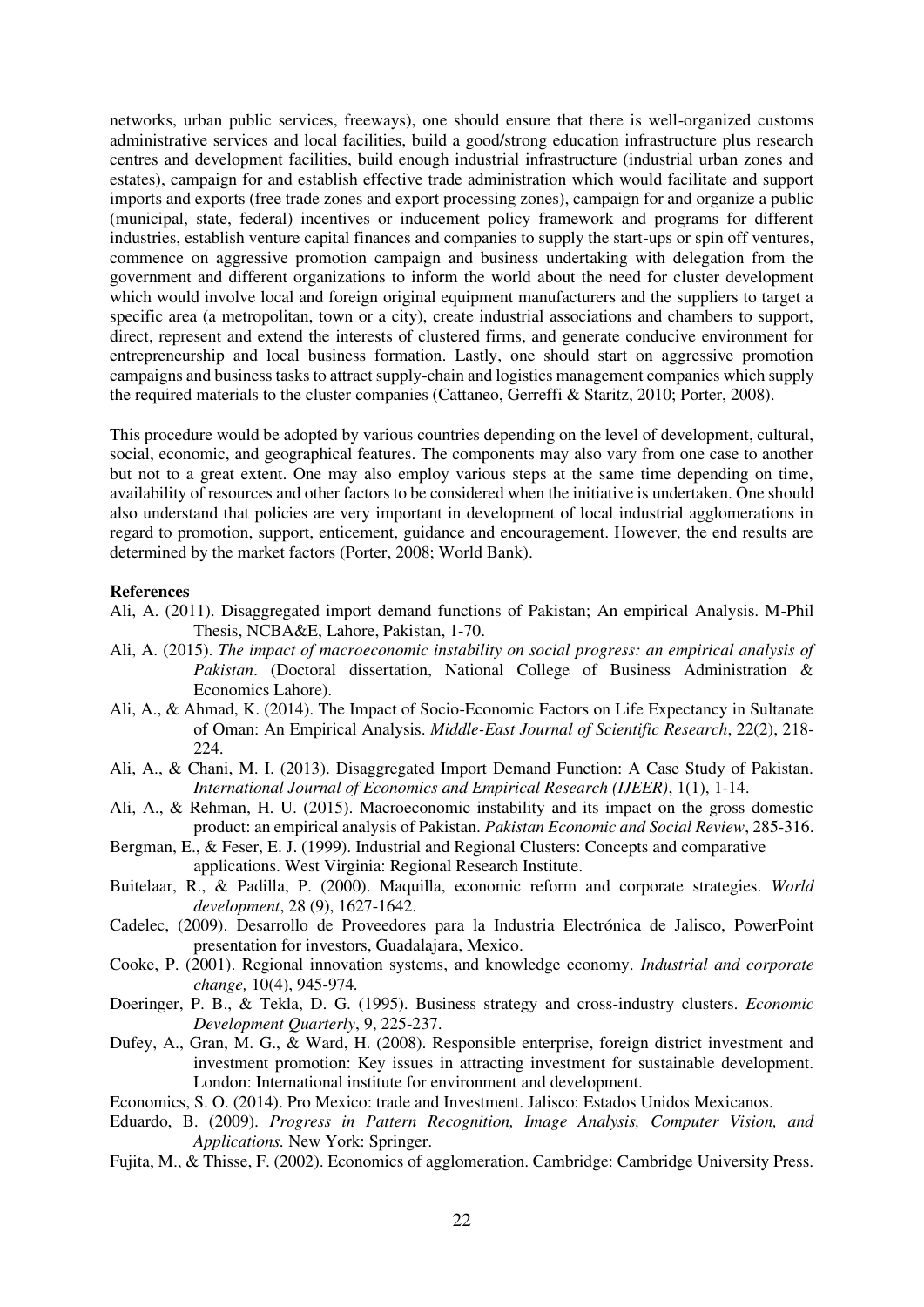- Fujita, M., Krugman, P., & Venables, A. (2000)*. The spatial economy, cities, Regions, and international trade.* Cambridge: MIT Press.
- Fullerton, T & Schauer, D. (2001). Short-run Maquiladora employment dynamics. *International advances in economic research*, 7(4), 471-478.
- Gallagher, K., & Chudnovsky, D. (2009). Rethinking foreign investment for sustainable development: lessons for latin America. New York: Anthem Press.
- Gereffi, G. (2003). Mexico's industrial development: Climbing ahead or falling behind in the world economy. Stanford: University Press.
- Gereffi, G., Spener, D., & Bair, J. (2002). Free Trade and Uneven development: the North American Apparel industry after NAFTA. New York: Temple University Press.
- Gibson, D. V., Heitor, M. V., & Yunez, A. I. (2005). Learning and knowledge for the network society. West Lafayette: Purdue University Press.
- Gordon, I., & McCain, P. (2000). Industrial clusters: Complexes, agglomeration and/ or social networks? *Urban Studies,* 37 (3), 513-532.
- Haider, A., & Ali, A. (2015). Socio-economic determinants of crimes: a cross-sectional study of Punjab districts. *International Journal of Economics and Empirical Research*, 3(11), 550-560.
- Harvie, C., & Lee, B. C. (2007). Small and medium sized enterprises in East asia. W.P: Elgar.
- Hayter, R. (1997). The Dynamics of Industrial Location. The factory, the Firm, and the Production System. Chichester, West Sussex, England: John Wiley & sons.
- Hufbauer, G. C., & Schott, J. J. (2005). NAFTA revisited: achievements and challenges. Washington, DC: Institute for international economics.
- Kuchiki, A. T. (2008). The flowchart approach to industrial cluster policy. New York: Palgave Macnillan?Ide-jetro.
- Kuchiki, M. T. (2009). *From Agglomeration to Innovation.* Japan: Palgrave Macmillan.
- Maskell, P. (2001). Towards a knowledge-based theory of geographical cluster. *Industrial and corporate change*, 10(4), 921-943.
- Mexconnect. (2013). Retrieved from articles: http://www.mexconnect.com/articles/
- Miranda, J. P. (2009). *Clusters, Innovation and Entrepreneurship.* OECD: Local Economic and Employment Development (LEED).
- Olivier Cattaneo, G. G. (2010). *Global value chains in a postcrisis world a development perspective.* Washington, DC: The International Bank for Reconstruction and Development / The World Bank.
- Ottaviano, G., & Thisse, J. F. (2003). Agglomeration and econometrics geography: Discussion pper number 16, Center for operations research and econometrics. retrived 8, October, 2010, from the site http://www.core.ucl.ac.be/services/psfiles/dp03/dr2003-16.pdf.
- Palacios Lara, Juan Jose. 1997. Industrializacion y Desarrollo Regional en Jalisco. Guadalajara: University of Guadalajara Press.
- Palacios, J. J. (1995). Multinational corporations and technology transfer in penang and Guadalajara. 153-186 in chen and Drysdale (Eds.) Corporate Links and foreign Direct Investment in Asia and the Pacific.
- Palacios, J. J. (2001). Production Networks and Industrial Clustering in Developing Regions. Electronics Manufacturing in Guadalajara, Mexico. Guadalajara: university of Guadalajara press.
- Palacios, L. Juan, J. (2004). El valle del silicio Mexicano: Origenes, evolucion y character del complejo industrial de la electronica en Guadalajara" . In Enrique Dussel
- Porter, M. E. (2008). On competition: innovation and entrepreneurship. Boston: Havard Business School Press.
- Porter, M. E. (2008). The Five Competitive Forces That Shape Strategy. *Harvard Business Review*, 17, 550-570.
- Potter, J., & Miranda, G. (2009). Clusters, Innovation and entrepreneurship. Paris: OECD.
- Roger Miller, R. E. (1987). *Growing the next Silicon Valley: a guide for successful regional planning.* Toronto: D.C Heath and Company.
- Rosenfeld, S. (2005). Industry Clusters: Business Choice, Policy Outcome,or Branding Strategy? *Journal of New Business Ideas and Trends*, 10.
- Rosenfeld, S. A. (1997). Bringing business clusters into the mainstream of economic development. *European planning studies*, 5(1), 3-23.